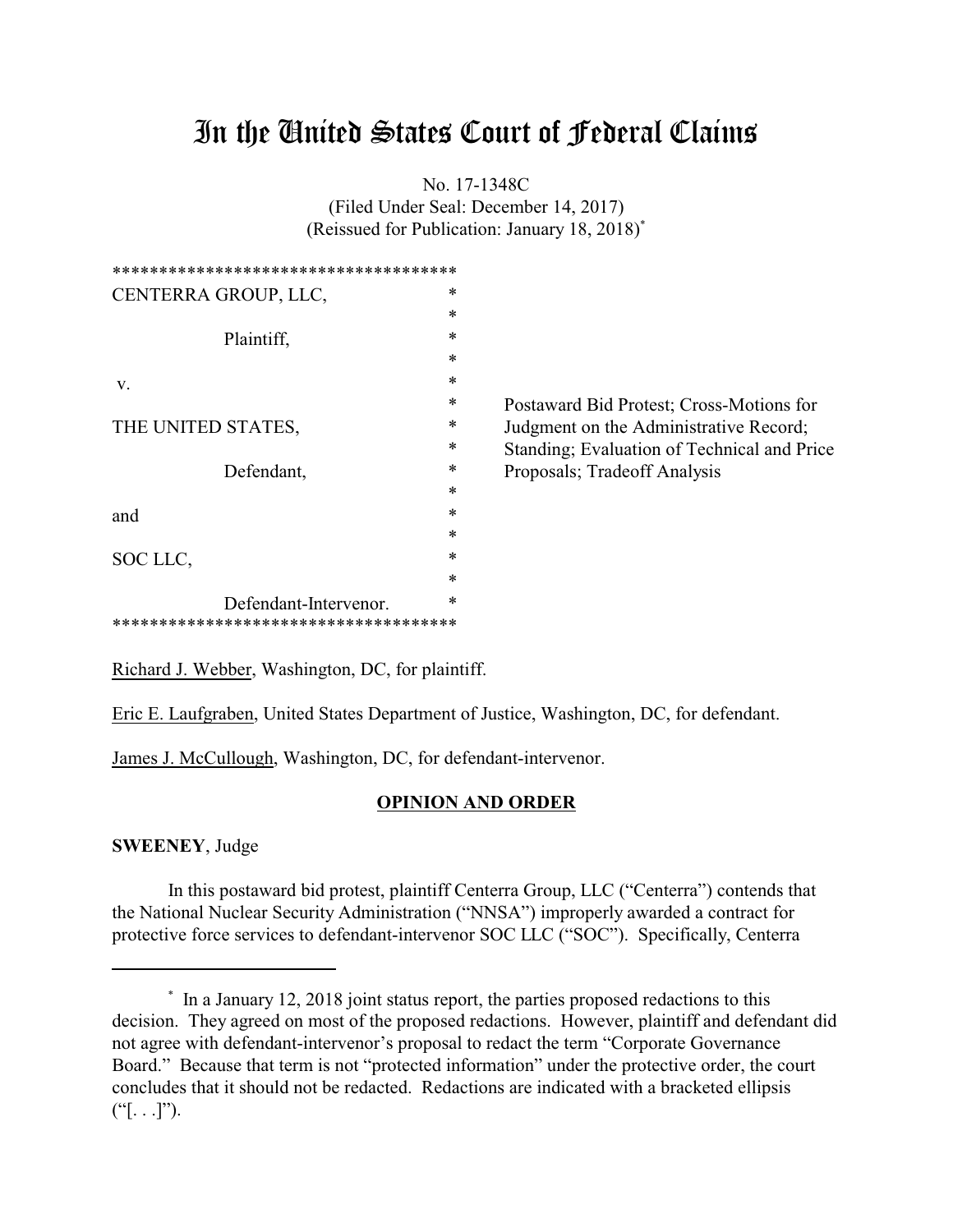alleges that the NNSA's evaluation of proposals and subsequent tradeoff decision were flawed. Before the court are the parties' cross-motions for judgment on the administrative record. As explained below, the court denies Centerra's motion, grants defendant's motion, and grants in part and denies in part SOC's motion.

## **I. BACKGROUND**

#### **A. The Solicitation and Submission of Proposals**

The NNSA issued solicitation DE-SOL-0009373 on December 1, 2016, to acquire force protection services for its Nevada Field Office ("NFO"). Administrative R. ("AR") 900-01, 959. According to the solicitation's Performance Work Statement ("PWS"):

The primary missions of NNSA/NFO are to support the Stockpile Stewardship, Nonproliferation, Counter Terrorism, Strategic Partnership . . . , Radioactive Waste Management, and National Emergency Response programs while providing a venue for other national security activities. ...

NNSA/NFO is responsible for implementing operational safety and security program requirements associated with meeting mission requirements. The NNSA/NFO provides a denial strategy to prevent access to nuclear explosive devices or prevent removal of Category I special nuclear material but ensures that recapture/recovery capabilities continue to exist in the event that a denial strategy fails. NNSA/NFO has developed management and operating plans to provide adequate protective force protection and physical security systems and barriers commensurate with threat guidance documents.

Id. at 959. In furtherance of these requirements, the successful offeror would be required to perform tasks in five areas: General Management, Protective Force, Technical Security Systems, Force-on-Force Exercises, and Reports and Deliverables. Id. at 960-74. Of relevance in this protest, General Management tasks would be performed on a firm-fixed-price basis, and Protective Force tasks would be performed on a time-and-materials basis.<sup>1</sup> Id. at 960, 970. The NNSA contemplated awarding a contract with an initial term of one year and four one-year option periods. Id. at 903.

Pursuant to section L of the solicitation, offerors were to submit separate technical and price proposals. Id. at 1244. The technical proposal was to contain sections describing the offeror's (1) approach and staffing plan, (2) past performance, and (3) small business participation plan. Id. at 1250-52. The first section of the technical proposal was to include the following information:

<sup>&</sup>lt;sup>1</sup> In a number of the documents included in the administrative record, "firm-fixed price" is abbreviated as "FFP" and "time and materials" is abbreviated as "T&M."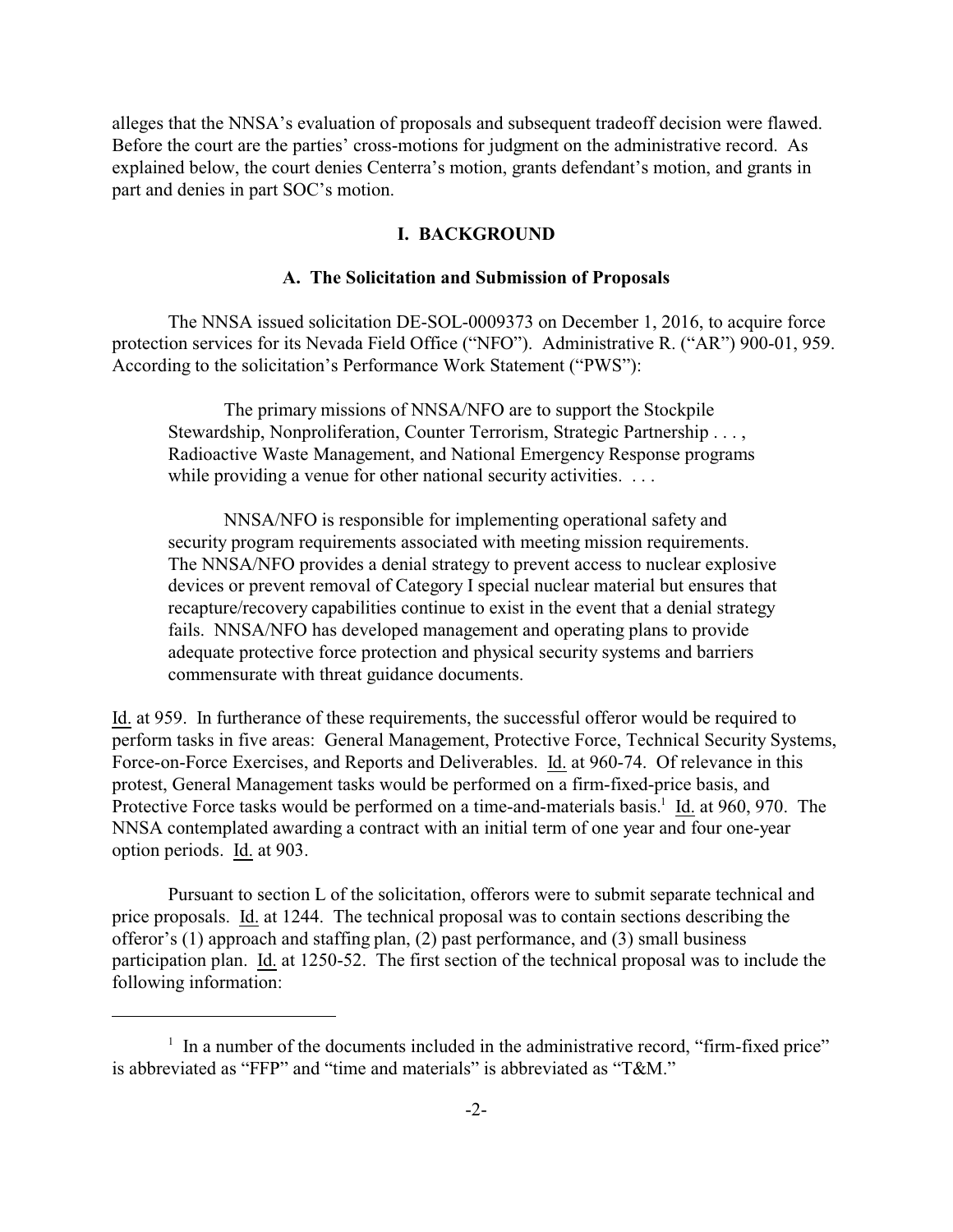(A) Approach: The Offeror shall describe its proposed technical approach for accomplishing . . . the PWS. As part of the proposed approach, address any technical risks associated with performing these requirements and the proposed approach to avoid or minimize those technical risks.

. . . .

(B) Staffing Plan: The Offeror shall describe the labor categories and job duties of all proposed labor categories to perform the work required by the entire PWS. The plan shall also identify the estimated quantity of proposed full-time equivalent [("FTE") employees] allocated to each labor category for the basic period and for each option period as well as in a Staffing Plan Summary (see Attachment 11). Additionally, the Offeror shall describe its proposed approach for ensuring sufficiency of staffing pool resources to respond promptly to problems or program changes. The Offeror shall provide written resumes for the personnel who will perform as Key personnel . . . for accomplishing the requirements of the PWS.

Id. at 1250. As reflected in the questions and answers incorporated into the solicitation, offerors were to propose a staffing plan based on the information provided in the solicitation and their proposed technical approach; the NNSA expressly declined to provide offerors with information regarding existing staffing beyond what was included in the solicitation. Id. at 1300, 1313, 1315.

The price proposal, in turn, was to include detailed information concerning labor costs for the contract's base period and the four option years. Id. at 1252, 1254. Under the heading "Overview and General Requirements," the NNSA provided:

The Offeror shall identify its proposed prices by completing and submitting the Cost Model . . . (see Attachment 23), which accommodates both the FFP and T&M requirements. The Offeror shall propose fully-burdened (except for profit as discussed above), fixed[] labor rates for all years for the T&M effort as well as firm fixed prices, depending on the item number and PWS area. The Cost Model includes Government baselined travel and legacy defined benefit pension amounts that all offerors shall use in their proposed prices and these are considered "material" under the T&M effort. For evaluation purposes, assume the Government baselined [Other Direct Cost ("ODC")] amounts in the Cost Model include all direct and indirect costs that shall not be further burdened by Offerors. . . . Exclude the Government baselined legacy defined benefit pension plan costs from the fringe pool and include them in ODCs.

Id. at 1252; accord id. at 1310 (indicating, in the questions and answers incorporated into the solicitation, that "[a]ll legacy defined benefit pensions and related costs shall be in ODCs and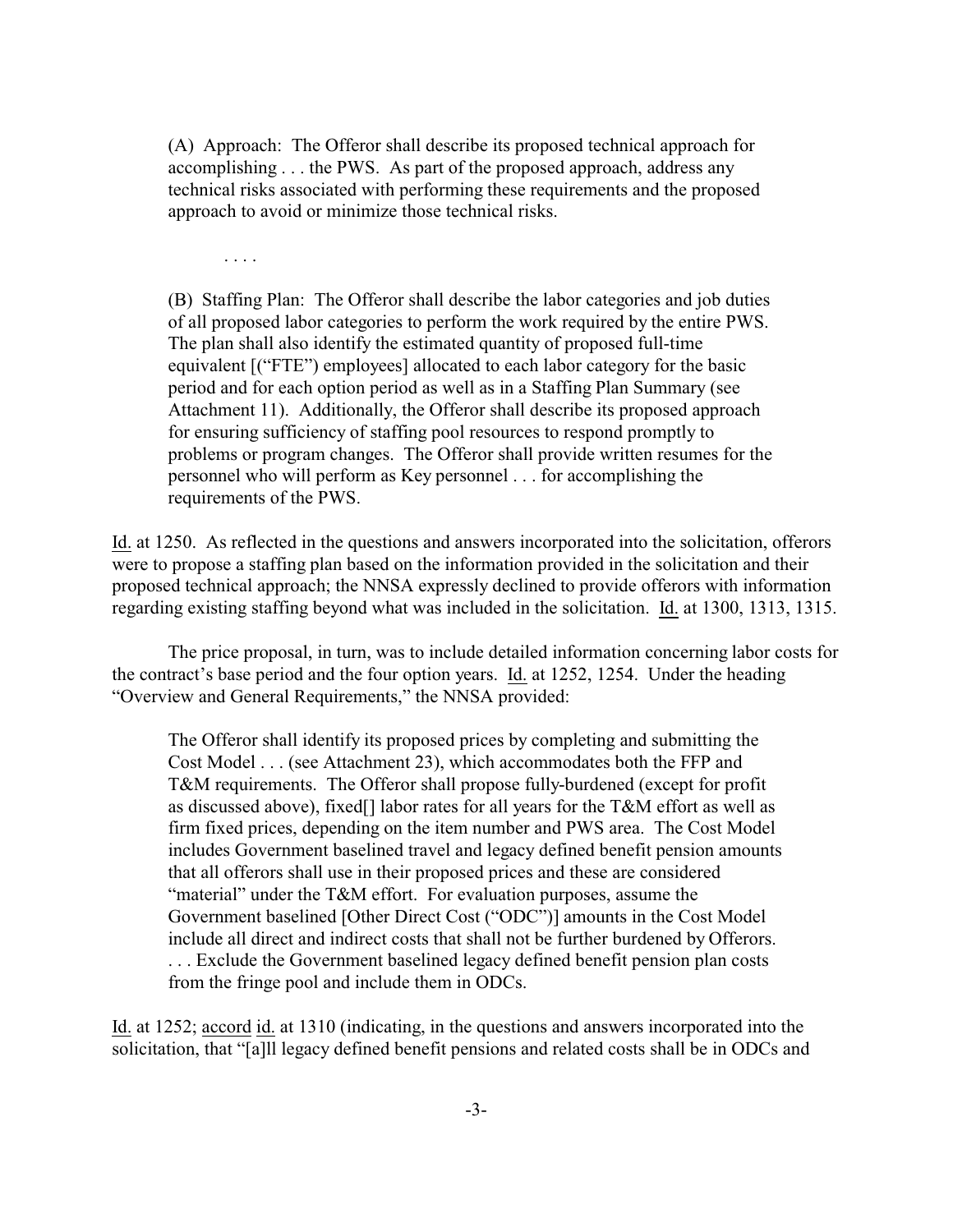shall not be included in the FFP or the T&M rates"); see also id. at 1274-92 (containing Attachment 23, the Cost Model). In addition, the NNSA cautioned:

[U]nreasonably low or high proposed costs or prices may be grounds for eliminating a proposal from consideration on the basis that the Offeror does not understand the requirements, has made a mistake, or has made an unreasonable offer. If estimated costs/prices to perform the proposed effort have been decreased due to efficiencies or management decision, provide complete rationale for the reduction. The burden of proof for credibility of proposed costs/prices rests with the Offeror.

#### Id. at 1253.

Then, under the heading "Specific Cost/Price Requirements," the NNSA provided the following pertinent instructions:

(2) Offerors shall propose prices based on the PWS . . . , the Informational Staffing Schedule (see Attachment 17), and the price proposal instructions contained herein. . . .

(3) The Offeror shall address the basis of estimate to support the proposed hours. A description of how the quantity and mix of labor hours were estimated shall be provided. The Offeror shall identify the basis for the proposed labor rates and explain how the rates are adjusted (e.g., blended rates, weighted averages, etc.), if applicable, to arrive at the proposed rates. Clearly identify and explain the basis for any annual escalation factors employed.

(4) The Offeror shall indicate the total number of [Direct Productive Labor Hours ("DPLH")] estimated per year for one [FTE] employee. The Offeror shall demonstrate how its DPLH is calculated by identifying the number of annual hours estimated for each type of non-productive time such as vacation, holiday, sick leave, administrative leave, and other types of non-direct charged activities in accordance with its current compensation policies.

Id. at 1254; see also id. at 1262-63 (containing Attachment 17, the Informational Staffing Schedule, a document that includes a list of positions and the number of personnel at each position, and also includes the following remark: "This generic Staffing Schedule is for informational purposes only and identifies the positions directly engaged in ProForce or Security Systems work. The offerors are expected to propose staffing in accordance with their technical approach based on the work identified in the [PWS].").

In section M of the solicitation, the NNSA described how it planned to evaluate the proposals. Id. at 1259-61. With respect to the evaluation process in general, the NNSA advised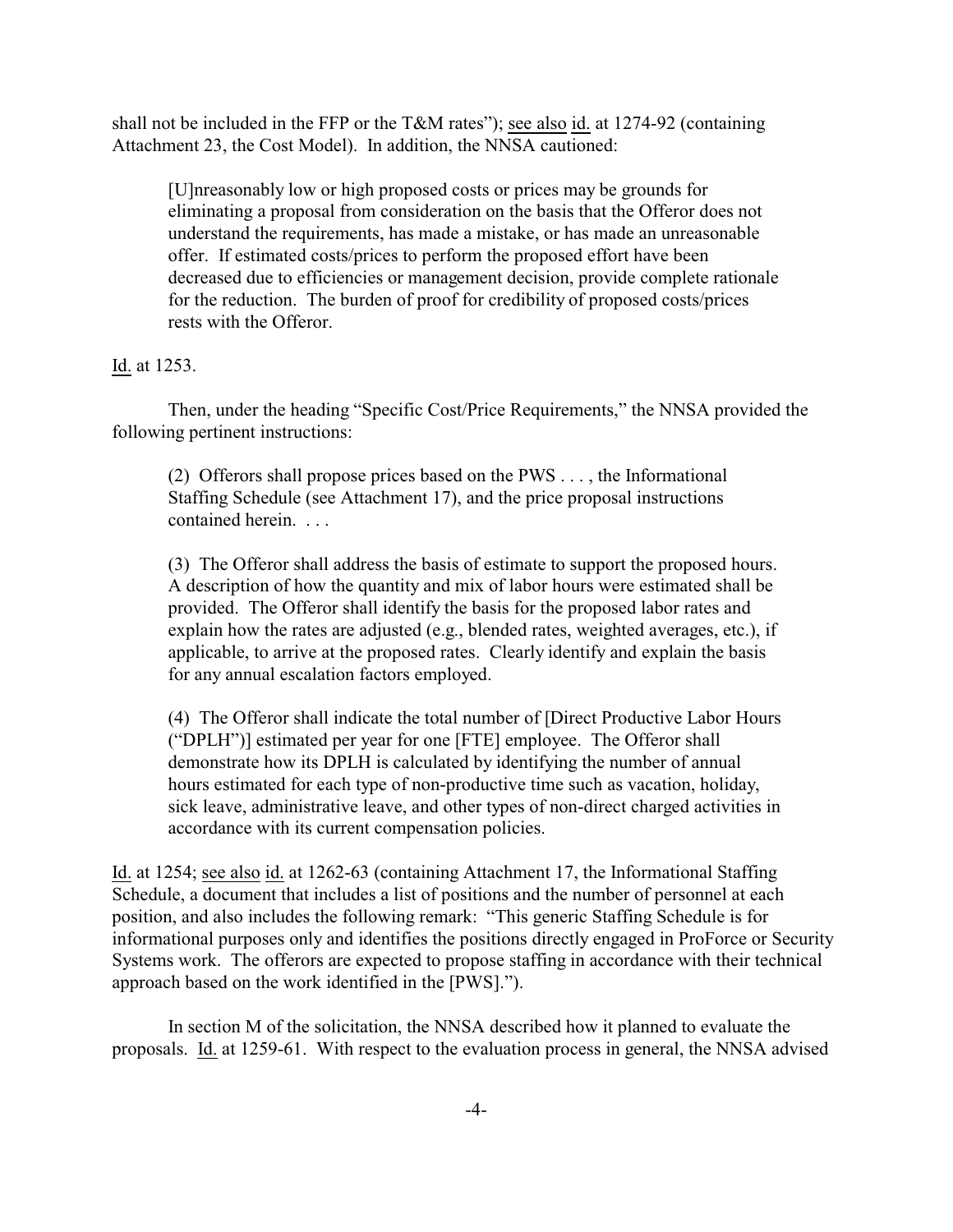that it intended to award the contract "without discussions," but reserved the right to conduct discussions if later deemed necessary. Id. at 1259. It further advised:

Exceptions or deviations to any terms and conditions alone will not render the proposal unacceptable; however, any exceptions or deviations to the terms of the solicitation may make the proposal unacceptable for award without discussions. If an Offeror proposes exceptions to the terms and conditions of the contract, the Government may make an award without discussions to another Offeror that did not take exception to the terms and conditions of the solicitation.

# Id.

Then, with respect to the substance of the evaluations, the NNSA stated that it intended to award the contract to the offeror with the proposal "determined to be the best value and most advantageous to the Government, based on four factors (in descending order of importance)": (1) Approach and Staffing Plan, (2) Past Performance, (3) Small Business Participation Plan, and (4) Price. Id. at 1260. Specifically, with respect to the factors at issue in this protest, the NNSA advised:

Criterion 1 - Approach and Staffing Plan

In evaluating Criterion 1, the Government will evaluate Offerors['] responses to Approach and Staffing Plans. These are equal in weight, and will not . . . receive individual ratings. . . .

(i) Approach: The Government will evaluate the information provided by the Offeror . . . to . . . assess (i) the Offeror's understanding of the requirements; and (ii) the completeness and feasibility of the proposed technical approach. Additionally, the Government will evaluate the extent to which the Offeror's responses demonstrate an understanding of relevant technical risks as well as the completeness and feasibility of the Offeror's approach to avoid or minimize those risks.

(ii) Staffing Plan: The Government will evaluate the information provided by the Offeror . . . to assess whether the Offeror has proposed a sufficient level of staffing and mix of skills throughout contract performance. The Government will evaluate whether key personnel have the relevant qualifications, education, and experience necessary to effectively execute the duties and responsibilities for their proposed positions considering the work required in the PWS. . . .

. . . .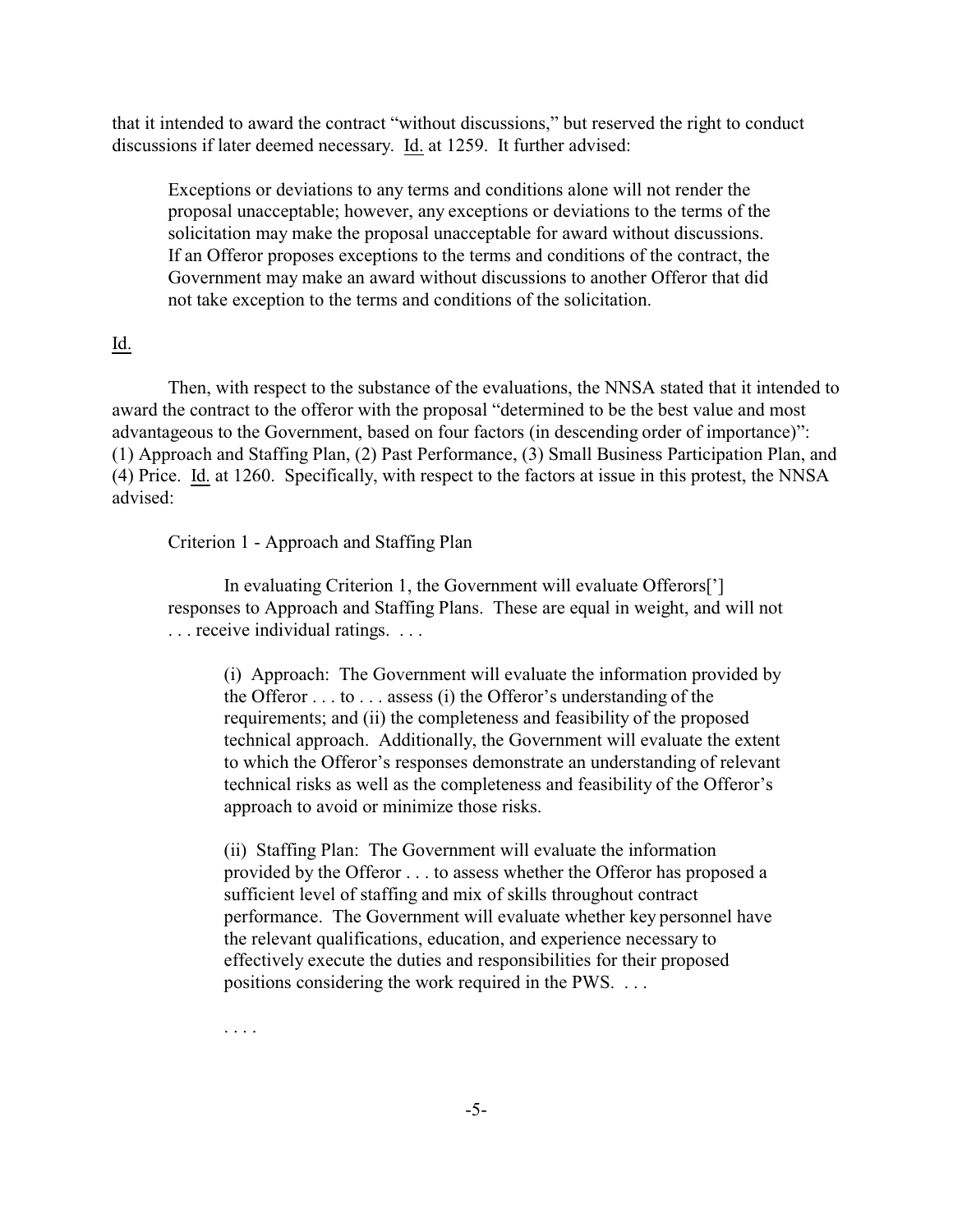#### Criterion 4 - Price

The price proposal will not be rated, but will be used in determining the best value to the Government . . . . The total evaluated price will be analyzed in accordance with [Federal Acquisition Regulation ("FAR")] 15.404 to determine reasonableness and balanced pricing. The total evaluated price is the sum total of the proposed fixed prices and cost estimates for the Base Period and Option Periods, to include the Government baselined [ODCs], and the Government's calculated price for the six-month Option to Extend Services period. A significant cost/price deficiency or weakness that may cause the proposal to be rejected is defined as an aspect of the Price Proposal that is lacking in reasonableness, and the correction of which would cause a material alteration or revision of the Offeror's price proposal. An unreasonable, or unbalanced price proposal may adversely affect the Offeror's rating. Pursuant to FAR 15.404, the following will be evaluated:

(1) Reasonableness. The total evaluated price, including all elements thereof, will be used to evaluate reasonableness. The price proposal will be evaluated to determine the appropriateness of the underlying assumptions and estimating techniques used to generate the proposed costs/prices and the consistency of those assumptions and techniques with the proposed accomplishment of the required work. The Government may use any of the cost or price analysis techniques specified in FAR 15.404 to determine reasonableness.

(2) Balanced Pricing. In accordance with FAR . . . 15.404-1(g), the Government will analyze the proposed Item and annual pricing for balance and may reject a proposal if the contracting officer determines that the lack of balance poses an unacceptable risk to the Government.

Id. at 1260-61; see also id. at 4-5 (providing no indication in the NNSA's Source Evaluation Plan that the NNSA would refer to an offeror's price proposal when evaluating its technical proposal). Finally, the NNSA advised:

In selecting the best value, the Government is more concerned with obtaining a superior Technical Proposal (Criterion 1-3) than making an award at the lowest evaluated price, and, accordingly, when combined, the three non-price criteria are significantly more important than price. However, the Government will not make an award at a price premium it considers disproportionate to the benefits associated with the evaluated superiority of one Technical Proposal over another. Thus, to the extent that Offerors' Technical Proposals are evaluated as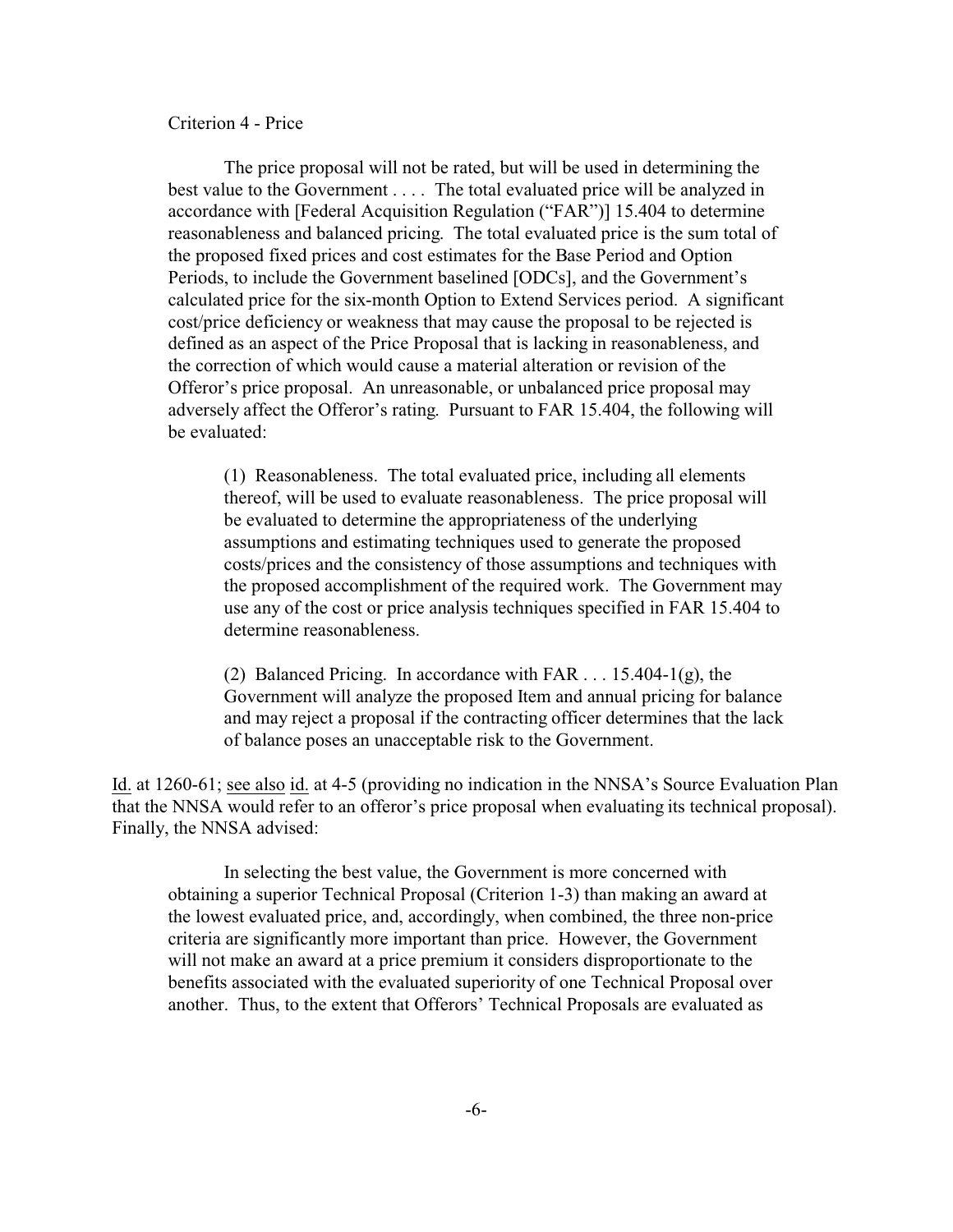close or similar in merit, the evaluated price is more likely to be a determining factor.

Id. at 1260.

The deadline for submitting proposals to the NNSA was January 18, 2017. Id. at 1249. Timely proposals were submitted by two offerors: Centerra, the incumbent contractor, and SOC. Id. at 3592. See generally id. at 1532-2385 (Centerra proposal), 2386-879 (SOC proposal).

#### **B. Evaluation of Technical Proposals**

The technical proposals were evaluated by a three-member Integrated Project Team ("IPT"). Id. at 3590, 3601. With respect to Criterion 1 (Approach and Staffing Plan), the IPT (1) identified each proposals' significant strengths, strengths, weaknesses, significant weaknesses, and deficiencies, and (2) assigned each proposal one of four possible adjectival ratings–Excellent, Good, Satisfactory, or Less Than Satisfactory. Id. at 3594; see also id. at 6 (noting that a Good rating meant that "[t]he requirements [were] addressed in a comprehensive manner normally evidenced by strengths that outweigh[ed] any weaknesses and a high probability of successful contract performance with a moderate degree of risk," and that a Satisfactory rating meant that "[t]he requirements [were] addressed in an acceptable manner normally evidenced by strengths and weaknesses that [were] generally offsetting and a reasonable probability of successful contract performance with a moderate degree of risk").

Upon reviewing Centerra's proposal under Criterion 1, the IPT identified one significant strength, three strengths, and one weakness for the Approach element of the criterion, and two significant strengths, one strength, and two weaknesses for the Staffing Plan element of the criterion. Id. at 3610. In its narrative evaluation, the IPT provided, in relevant part:

#### Evaluation of (A) Technical Approach

. . . .

. . . .

Centerra's approach . . . is similar to how [it is] currently operating. . . . The feasibility of Centerra's approach is, to an extent, demonstrated by Centerra's implementation of this approach at the NFO for over 51 years . . . . Centerra's approach, combined with the demonstrated feasibility of its approach, represents a significant benefit to the Government, as it appreciably increases the potential of successful contract performance; thus, it is a SIGN[I]FICANT STRENGTH.

-7-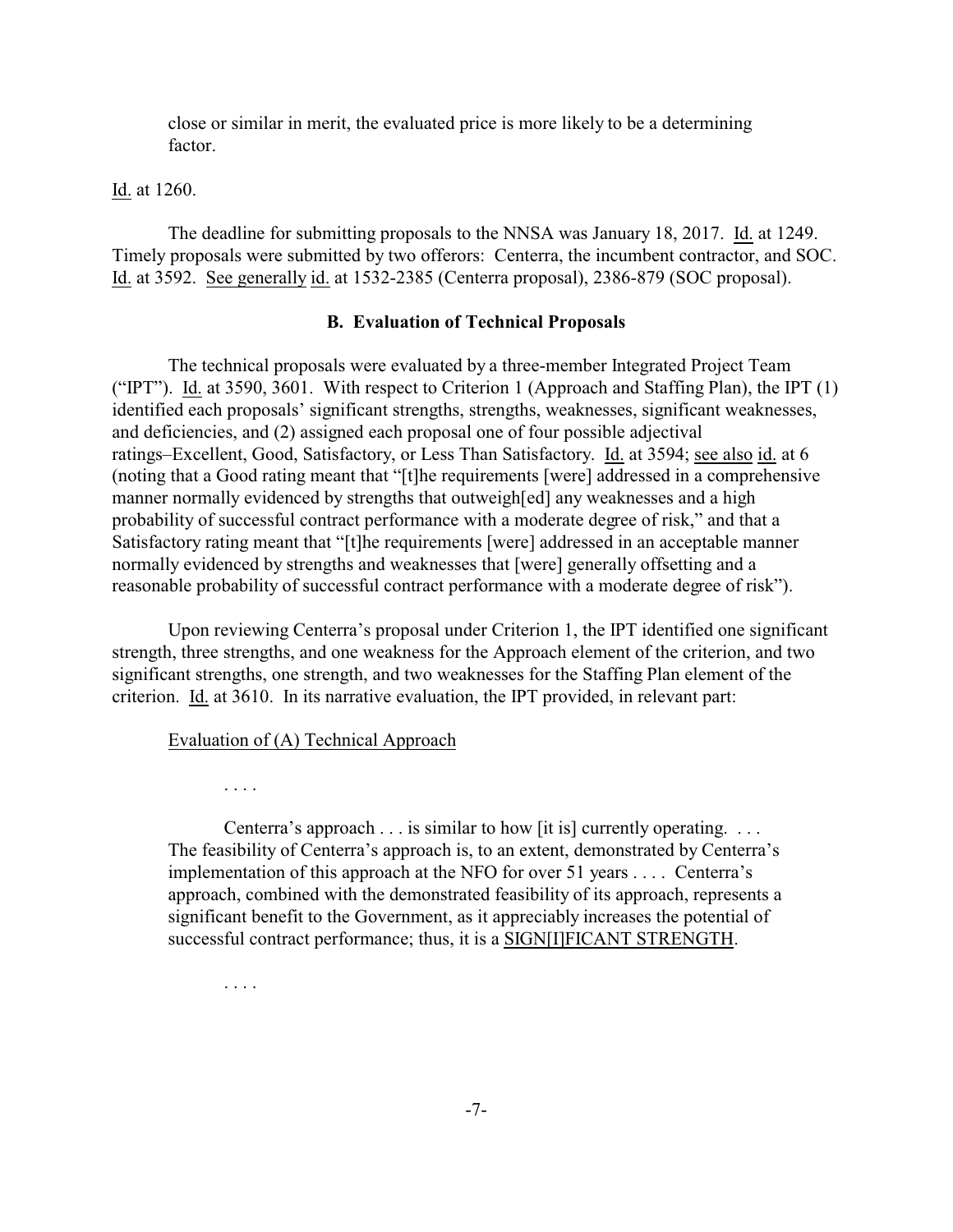#### Evaluation of (B) Staffing Plan

. . . .

As compared to [Request for Proposal ("RFP")] Attachment 17, Centerra's staffing plan added four new labor categories pertaining to Protective Force: [...]. There are a significant number of positions that, when compare[d] to the [Independent Government Cost Estimate], are assigned titles of "manager" or "director," giving the appearance of a "top-heavy" organization. There are additional labor categories identified by the [subject matter experts] evaluating the staffing plan that appear to be of a greater number than what would be required to accomplish the tasks. . . .

Centerra identifies a Classification Officer position as required in the PWS .... However, the description of duties for this position do [es] not indicate a full understanding of the duties of a Classification Officer in accordance with [United States Department of Energy] orders or as described in the PWS. Centerra proposes a collateral assignment of the Classification Officer as [. . .] support. The Government is concerned with one individual supporting both roles as this is likely to be an insufficient level of staffing to successfully perform the related aspects of the PWS and represents a WEAKNESS.

. . . .

[With respect to the Director of Technical Services position, the proposed individual's] extremely limited educational and management experience[] increases the risk of unsuccessful contract performance, and is a WEAKNESS.

. . . .

Overall, the Centerra staffing plan is viable for successful contract performance.

Id. at 3601-10. In sum, the IPT concluded:

Except in the one instance noted, Centerra's technical approaches demonstrated that Centerra had a comprehensive understanding of the requirements and relevant technical risks in the evaluated categories, and presented feasible performance approaches and risk mitigation strategies. Centerra's staffing plan appeared to present a sufficient level of staffing and mix of skills (with one exception). . . .

. . . .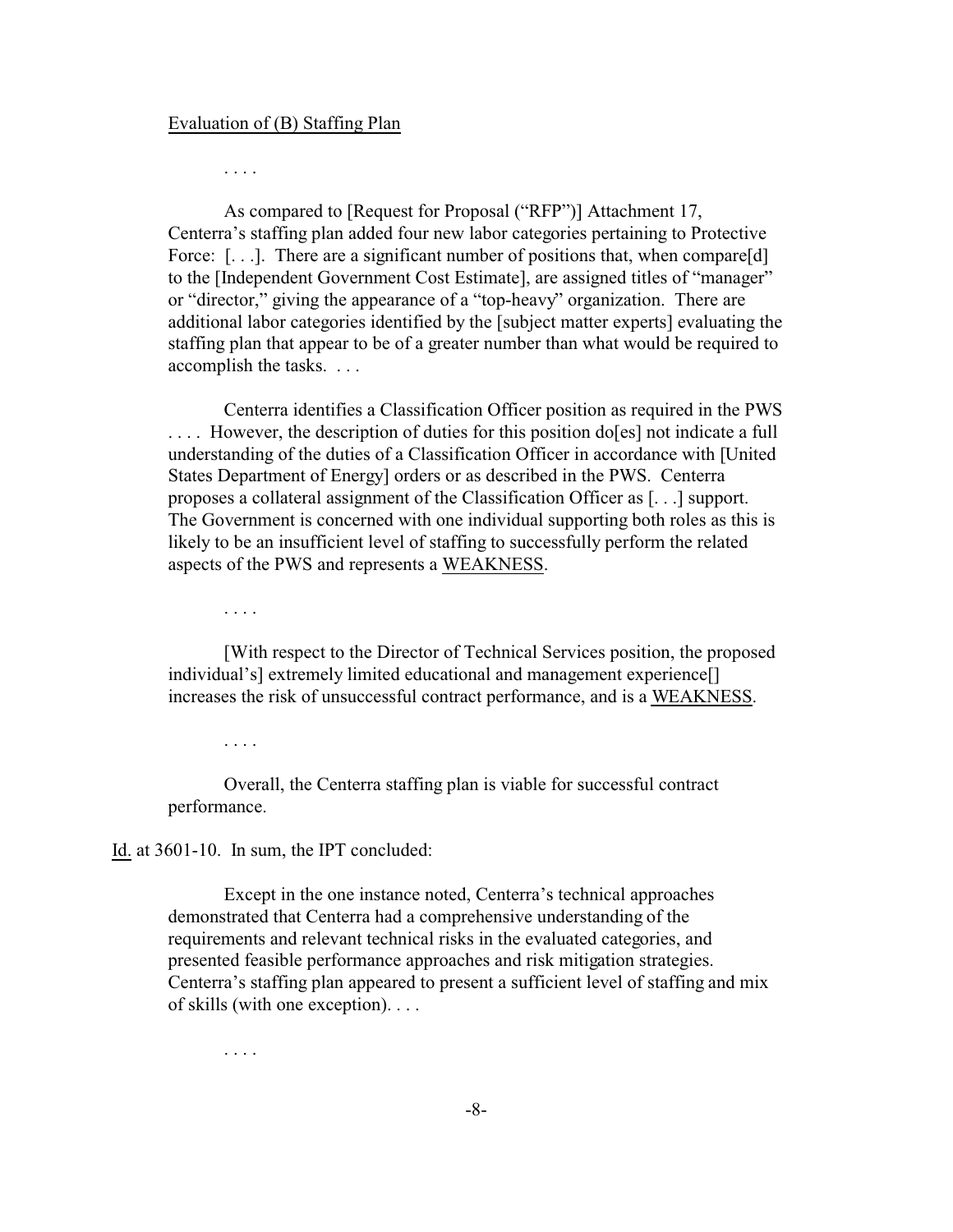Centerra's proposal[] included beneficial aspects in both its Approach and Key Personnel, as indicated by its Significant Strengths and Strengths. These aspects of its proposal outweighed its three assigned Weaknesses. NNSA notes that the role of Classification Officer was not required to be handled by one distinct person, but NNSA has determined that this collateral assignment carries some risk that the individual may encounter obstacles to fully perform his or her duties. Of more concern is [a specified individual's] lack of qualifications, education, and experience for his proposed role as the Director of Technical Services. However, the IPT is hopeful that Centerra's strong Program Manager and Deputy Program Manager could moderate the risk posed by [this individual's] lack of qualifications, education, and experience. As such, Centerra's Approach and Staffing Plan[] was considered to have a moderate degree of risk with Significant Strengths and Strengths that outweighed the three, identified weaknesses; therefore, it[] was rated: GOOD.

## Id. at 3610-11.

Then, upon reviewing SOC's proposal on Criterion 1, the IPT identified one significant strength and seven strengths for the Approach element of the criterion, and three significant strengths, one strength, and four weaknesses for the Staffing Plan element of the criterion. Id. at 3626. In its narrative evaluation, the IPT provided, in relevant part:

#### Evaluation of (B) Staffing Plan

The SOC Staffing Plan provides a lean organization structure that demonstrates a distinct chain of command that should ensure clear lines of communication throughout the organization structure up to the General Manager . . . . The RFP included Attachment 17, Informational Staffing Plan which, based on analysis of the proposal, SOC followed for the assignment of personnel. The SOC staffing plan notes during any absence of the General Manager, the [. . .] will act in his place.

SOC proposes to have the ProForce [. . .] also serve as the [. . .] . . . . The wide range of responsibilities associated with both positions may make this dual-hatted arrangement difficult to accomplish safely and effectively. . . . This is an important PWS function, and the collateral assignment may increase performance risk, thus it is a WEAKNESS.

. . . .

The position of Classification Officer, as stated in the PWS . . . , was initially projected by NNSA to be a stand-alone assignment. SOC has the duties of the Classification Officer as a collateral assignment to the Information Security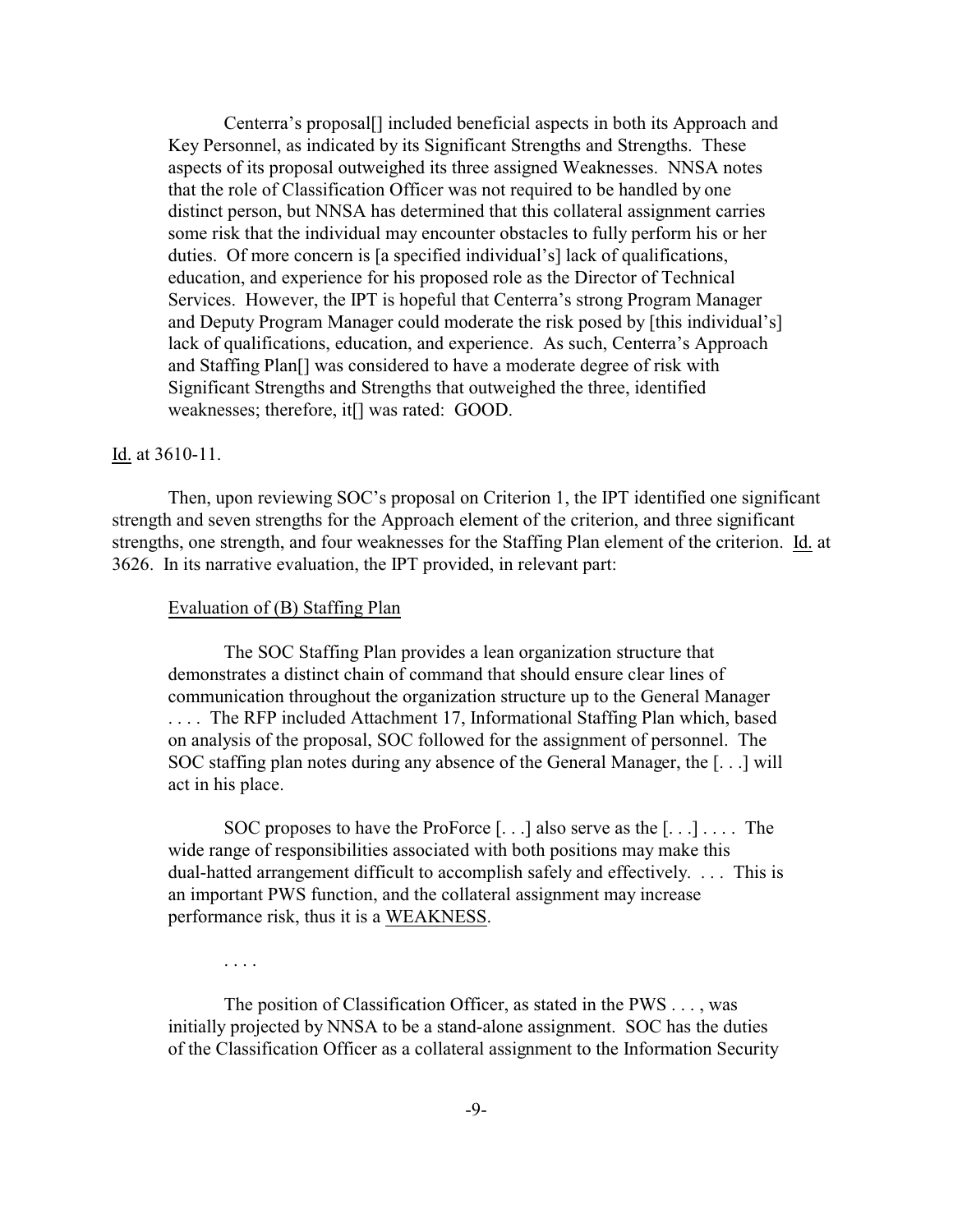Manager, who also has responsibility for [...]. This is an important PWS function, and collaterally assigning it may increase performance risk, and thus it is a WEAKNESS.

. . . SOC's staffing plan does not include a designated standalone [. . .] position (it seems to be collaterally assigned to the  $[\ldots]$ .... This is an important PWS function, and collaterally assigning it may increase performance risk, thus, it is a WEAKNESS.

. . . SOC's proposal identified the Lieutenant positions as [. . .], but did not specifically identify their role as [. . .] . . . . This is an important function, and collaterally assigning it may increase performance risk, thus, it is a WEAKNESS.

The SOC technical proposal identified the estimated labor categories, FTEs, and description of job duties performed by each position . . . . The proposal also adequately identified DPLH hours for each FTE and how those hours were calculated for each respective position . . . .

SOC's approach also included the support of a Corporate Governance Board . . . . This capability provides a strong leadership and oversight capability and is [. . .] at no additional cost to the Government . . . . This is a STRENGTH because it is a benefit to the Government and increases the potential of successful contract performance.

SOC provided a detailed approach to ensuring sufficiency of staffing pool resources and its ability to respond promptly to problems, short-term emergency operations, and project-specific short term staffing as well as special requests for added security from NFO or NFO contractors for programs or missions. A work-flow chart was provided . . . describing SOC's process which it[] use[s] at its other contract sites. . . . This aspect of the proposal is well supported and documented, and demonstrates that SOC has a viable plan to ensure appropriate levels of staffing a[nd] mixes of labor throughout contract performance.

Analysis of the identified labor categories (other than those noted above) demonstrates an understanding of the work scope and appear[s] to provide an adequate mix of skills . . . . Overall, despite the added risks associated with its leaner (in some areas) staffing plan, SOC's staffing approach delineated a sufficient level of staffing and mix of skills throughout contract performance (with the four exceptions noted above).

Id. at 3622-23. In sum, the IPT concluded: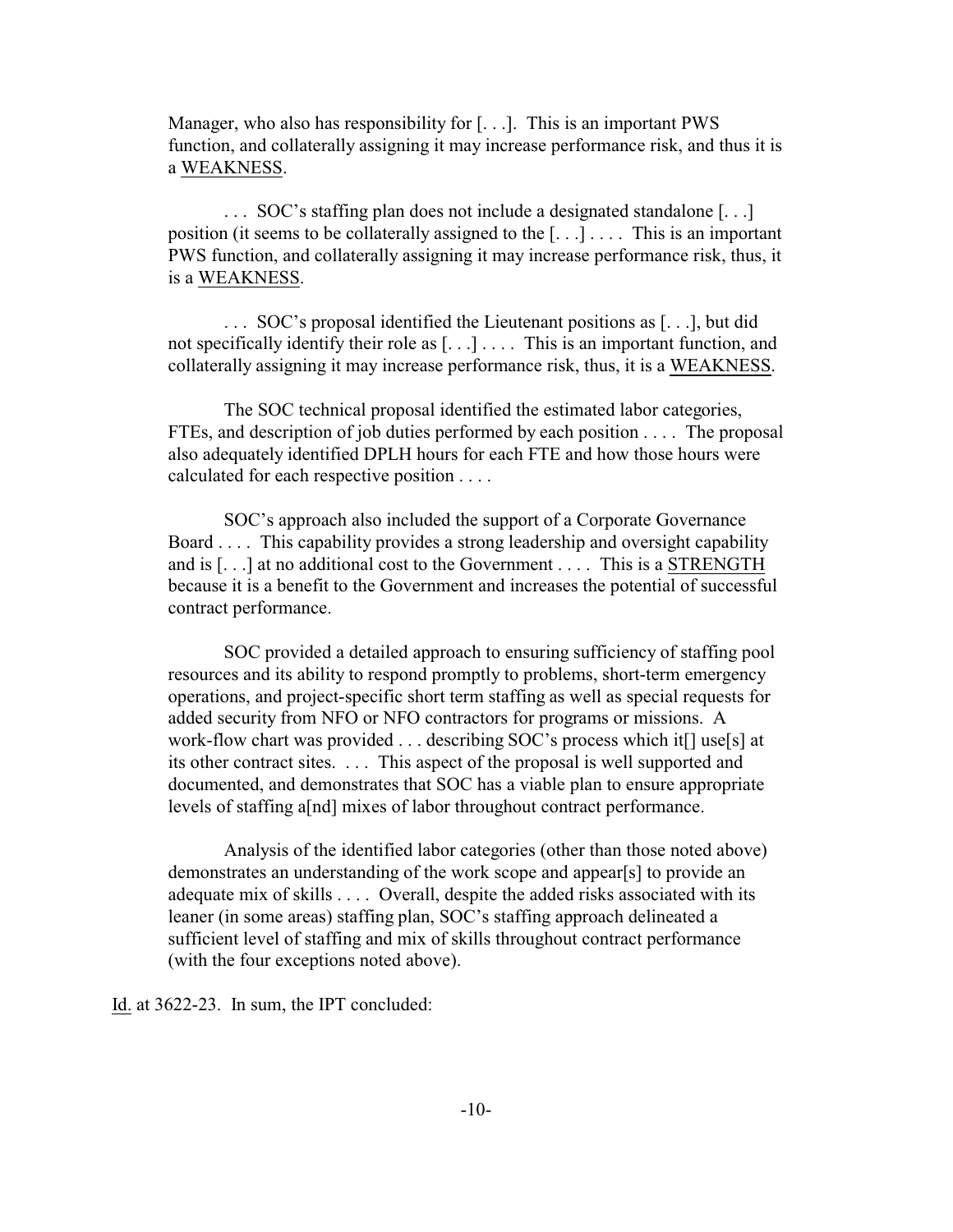SOC's technical approaches demonstrated that SOC had a comprehensive understanding of the requirements and relevant technical risks in the evaluated categories, and presented feasible performance approaches and risk mitigation strategies. While SOC's staffing plan presented sufficient levels of staffing and mix of skills in many areas, there were four instances where it was unclear to the IPT that sufficient staffing had been proposed. . . .

. . . .

SOC's proposal, as reflected by three of the Significant Strengths, included the use of highly qualified key personnel . . . . This use of strong key persons, combined with numerous strengths for innovative aspects of its technical approach, outweighed the four weaknesses associated, generally, with the assignment of multiple roles (which NNSA had anticipated as requiring distinct personnel) to one person. NNSA notes that none of the roles collaterally assigned to individuals are required to be handled by distinct personnel, but NNSA has determined that this collateral assignment carries some risk that an individual may encounter obstacles to fully perform his or her assignments. However, the IPT anticipates that should SOC encounter overburdened individuals (whether for the noted roles or otherwise), SOC's management team would properly reallocate workload and/or utilize its Corporate Governance Board to determine solutions. As such, SOC's Approach and Staffing Plan was considered to have a moderate degree of risk, with Significant Strengths and Strengths that outweighed the four, identified Weaknesses; therefore, it was rated: GOOD.

Id. at 3626-27; see also id. at 2629 (indicating, in SOC's proposal, that one of the "two principal roles" for SOC's Corporate Governance Board was to "provide full corporate reachback for whatever additional resources are required"), 2660 (indicating, in SOC's proposal, that the Corporate Governance Board would "provide[] the [General Manager] with direct access to executive managers from the SOC Team . . . for infusion of expertise, personnel, or funds to resolve program challenges or address contingencies").

Next, with respect to Criterion 2 (Past Performance), the IPT (1) identified each proposals' significant strengths, strengths, weaknesses, significant weaknesses, and deficiencies, and (2) assigned each proposal one of five possible adjectival ratings–Excellent, Good, Satisfactory, Less Than Satisfactory, or Neutral. Id. at 3595-96. The IPT assigned an Excellent rating to Centerra's proposal, id. at 3611, 3615, and a Good rating to SOC's proposal, id. at 3627, 3629.

Finally, with respect to Criterion 3 (Small Business Participation Plan), the IPT assigned each proposal one of three possible adjectival ratings–Excellent, Satisfactory, or Less Than Satisfactory. Id. at 3597. The IPT assigned an Excellent rating to Centerra's proposal, id. at 3615-16, and a Satisfactory rating to SOC's proposal, id. at 3629-30.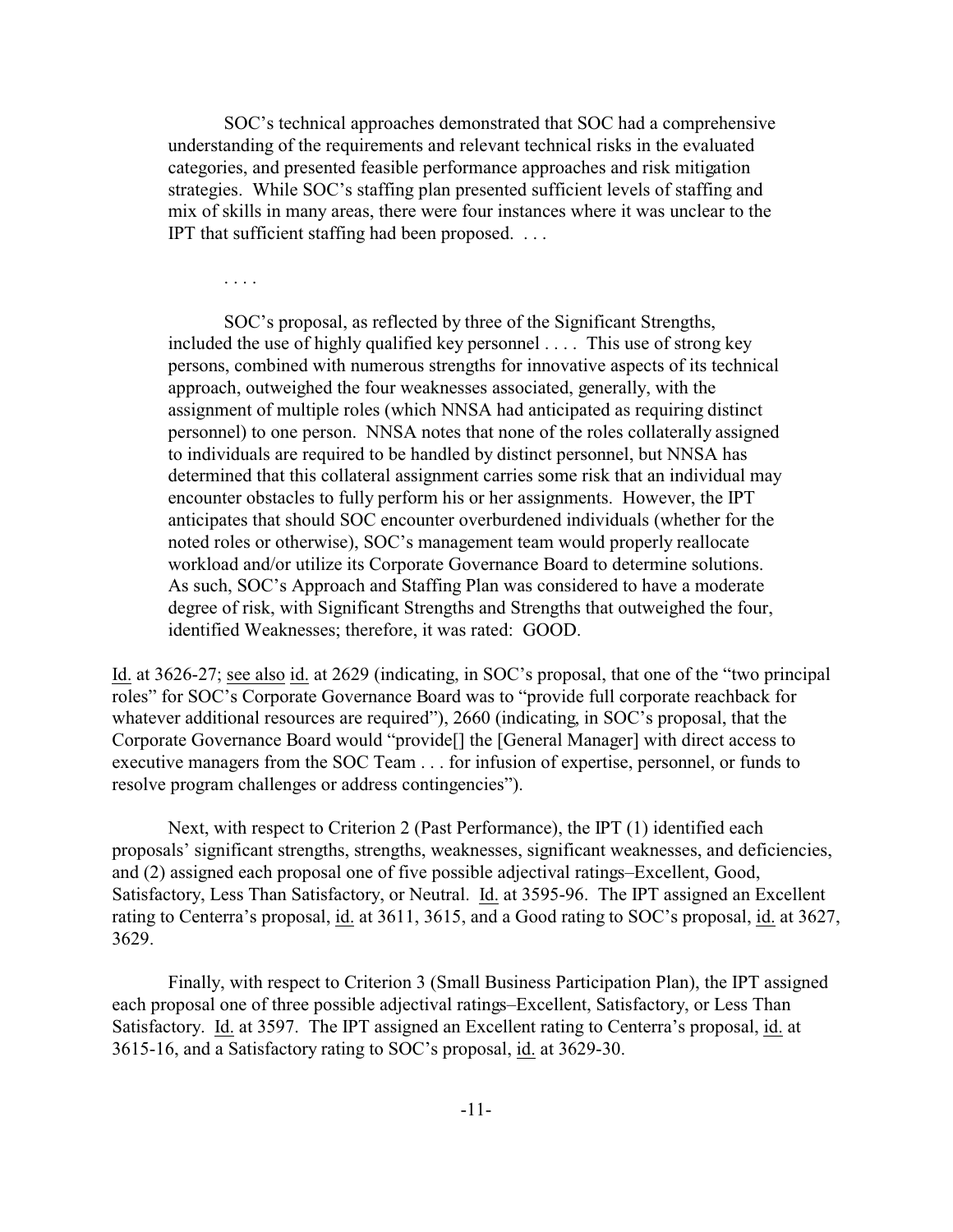# **C. Evaluation of Price Proposals**

The IPT also evaluated the offerors' price proposals. Id. at 3632. First, it summarized–and calculated the differences between–the prices and DPLH proposed by the offerors:<sup>2</sup>

| <b>PWS</b> Area<br>(Contract Type)  | <b>CENTERRA</b>       | <b>SOC</b>              | <b>DELTA</b><br>\$    | <b>DELTA</b><br>$\frac{0}{0}$ |
|-------------------------------------|-----------------------|-------------------------|-----------------------|-------------------------------|
| A: General Mgt.<br>(FFP)            | $\left[\ldots\right]$ | $[ \ldots ]$            | $[\ldots]$            | $[\ldots]$                    |
| <b>B:</b> Protective Force<br>(T&M) | $\left[\ldots\right]$ | $\left[\ldots\right]$   | $[.\ .\ .]$           | $[\ldots]$                    |
| C: Tech. Security<br>Systems (T&M)  | $\left[\ldots\right]$ | $\left[\ldots\right]$   | $\left[\ldots\right]$ | $[\ldots]$                    |
| D: Force-on-Force<br>(T&M)          | $\left[\ldots\right]$ | $\left[ \ldots \right]$ | $[ \ldots ]$          | []                            |
| Subtotal                            | $[ \ldots ]$          | $[ \ldots ]$            | $[\ldots]$            | $[ \ldots ]$                  |
| <b>Baselined Travel</b>             | 500,000               | 500,000                 | 0                     | $0.0\%$                       |
| <b>Baselined Legacy</b><br>Pensions | 14,500,000            | 14,500,000              | $\overline{0}$        | $0.0\%$                       |
| Proposed<br>Transition              | $[\ldots]$            | $[\ldots]$              | $[\ldots]$            | $[\ldots]$                    |
| <b>Total Proposed</b><br>Price      | \$249,976,900         | \$202,942,951           | \$47,033,949          | 23.2%                         |
| Opt to Ext Svcs<br>Labor            | 24,455,101            | 19,130,496              | 5,324,605             | 27.8%                         |
| Opt to Ext Svcs<br><b>Baselines</b> | 1,500,000             | 1,500,000               | $\theta$              | $0.0\%$                       |
| <b>Total Evaluated</b><br>Price     | \$275,932,001         | \$223,573,447           | \$52,358,554          | 23.4%                         |

Offeror Pricing and Total Evaluated Price

Notes: ... Delta  $\$$  = Centerra - SOC. Delta  $\%$  = (Centerra / SOC) - 1. The Option to Extend Services dollars were calculated by the Government . . . .

 $2^2$  The three tables that follow are reproduced from the IPT's report.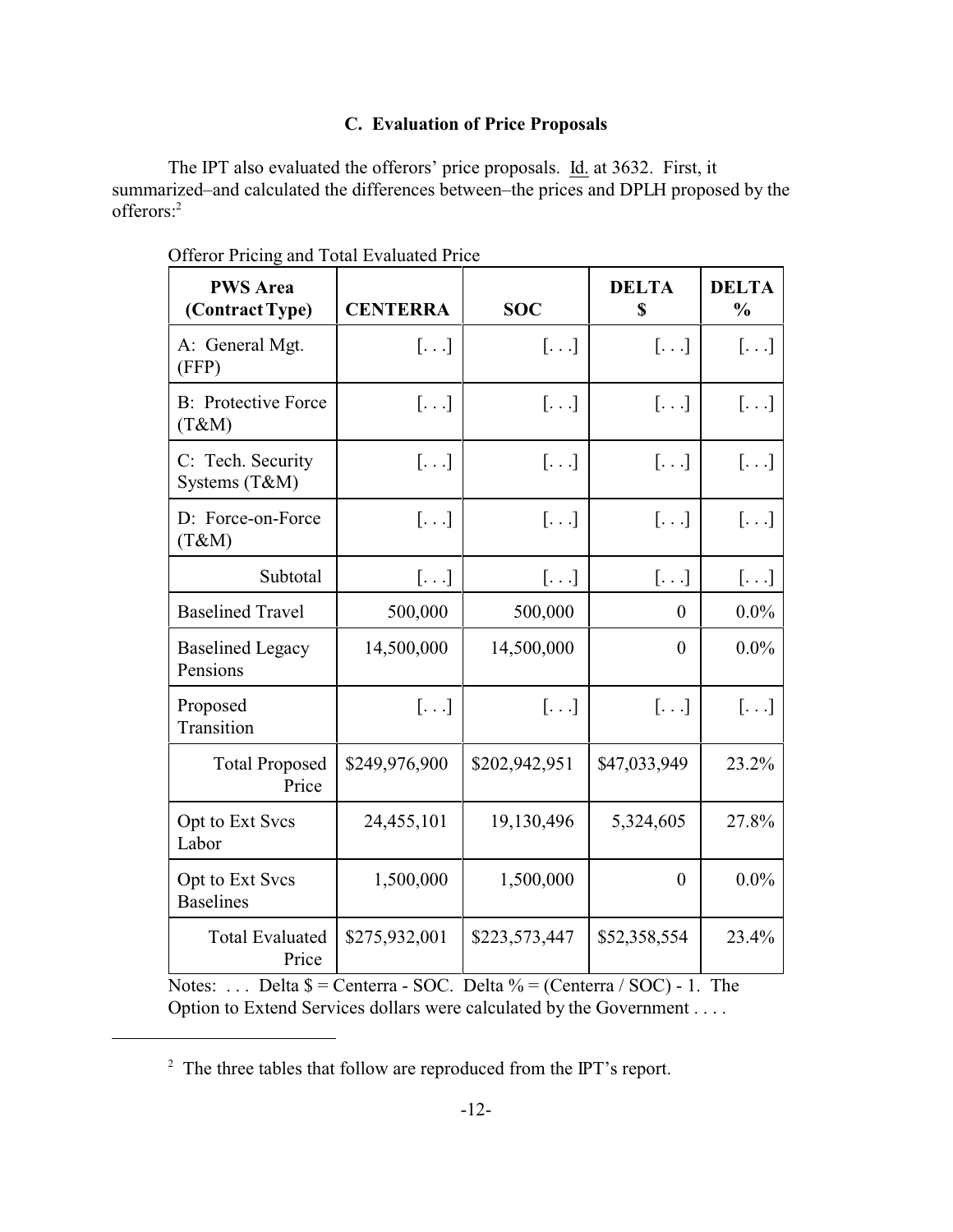| <b>Element</b>                  | <b>CENTERRA</b> | <b>SOC</b>            | <b>Delta</b><br>S | <b>Delta</b><br>$\frac{0}{0}$ | $%$ of<br><b>Total</b> |
|---------------------------------|-----------------|-----------------------|-------------------|-------------------------------|------------------------|
| Wages                           | []              | $[\ldots]$            | []                | $[\ldots]$                    | $[\ldots]$             |
| Indirect<br>Costs               | $[\ldots]$      | $[\ldots]$            | $[\ldots]$        | $[\ldots]$                    | $[ \ldots ]$           |
| <b>Baselined</b><br><b>ODCs</b> | $[\ldots]$      | $[\ldots]$            | $[\ldots]$        | $[\ldots]$                    | $[\ldots]$             |
| Transition                      | $[\ldots]$      | $[\ldots]$            | $[\ldots]$        | $\left[\ldots\right]$         | $[\ldots]$             |
| Profit                          | $[ \ldots ]$    | $\left[\ldots\right]$ | $[\ldots]$        | $[\ldots]$                    | $[\ldots]$             |
| Total<br>Price                  | \$249,976,900   | \$202,942,951         | \$47,033,949      | 23.2%                         | 100.0%                 |

Proposed Prices Based on Element

Notes: Delta  $\$$  = Centerra - SOC, Delta % = (Centerra / SOC) - 1, % of Total = the percent of the Delta  $\$\dots$  the element represent[s] (e.g., approximately [ $\dots$ ]% of the \$47,033,949 delta is due to differences in proposed wages).

Proposed Direct Productive Labor Hours (DPLH)

| <b>PWS</b> Area<br>(Contract Type)   | <b>CENTERRA</b>          | <b>SOC</b>            | <b>DELTA</b><br><b>DPLH</b> | <b>DELTA</b><br>$\frac{0}{0}$ |
|--------------------------------------|--------------------------|-----------------------|-----------------------------|-------------------------------|
| A: General Mgt. (FFP)                | $\left[ \ldots \right]$  | $[\ldots]$            | $[\ldots]$                  | $[\ldots]$                    |
| <b>B</b> : Protective Force<br>(T&M) | $\left[\ldots\right]$    | $\left[\ldots\right]$ | $\left  \ldots \right $     | $[\ldots]$                    |
| C: Tech. Security Systems<br>(T&M)   | $[\ldots]$               | $[\ldots]$            | $[\ldots]$                  | $[\ldots]$                    |
| D: Force-on-Force $(T&M)$            | $[\ldots]$               | $[\ldots]$            | []                          | []                            |
| Subtotal                             | $\left[\ldots\right]$    | $\left[\ldots\right]$ | $[\ldots]$                  | $[\ldots]$                    |
| Opt to Ext Svcs Labor                | $\lfloor \ldots \rfloor$ | $[\ldots]$            | $\left[\ldots\right]$       | $\lfloor \ldots \rfloor$      |
| <b>Total Evaluated DPLH</b>          | $ \ldots $               | $ \ldots $            | $ \ldots $                  |                               |

Notes: Delta DPLH = Centerra - SOC. Delta  $\%$  = (Centerra / SOC) - 1. The Option to Extend Services labor hours were calculated by the Government . . . .

Id. at 3633-34, 3639.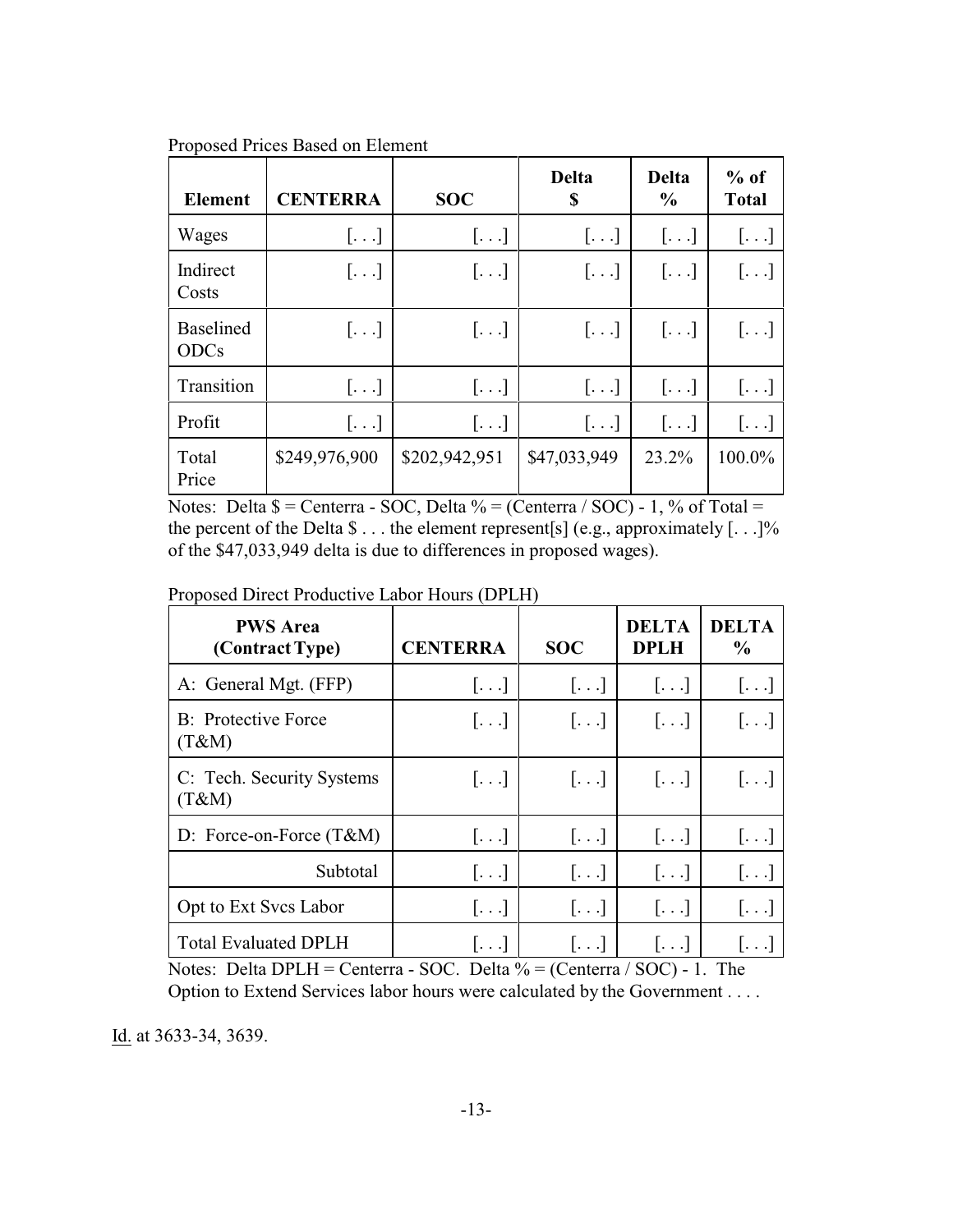Next, the IPT described certain statements and assumptions made by the offerors in their price proposals. Id. at 3635-38. Relevant to this protest, the IPT noted Centerra's assumption that it would require equitable adjustments, both at the start of and during contract performance, to move defined benefit plan costs for certain employees from the ODC "baselined amount" to either the firm-fixed-price or the time-and-materials rates. Id. at 3635-36. The IPT commented:

The proposed RFP award is a hybrid where the type is either firm-fixed-price (FFP) or T&M dependent upon the [PWS] area. The Government can change the baselined amounts during performance as necessary, but the proposed T&M rates and firm fixed price effort are set at award. If Centerra's approach will require the removal of certain labor from the Legacy Defined Benefit Plan, then it should have priced those affected T&M labor rates, or FFP areas, accordingly in its proposal and should not have conditioned its price on contract changes upon award. Moreover, as new employees are hired, the Government will reimburse the awardee based on the T&M rates set at contract award. Centerra's assumption is not consistent with the RFP terms and conditions, and constitutes a condition on a firm-fixed-price requirement. Thus it constitutes an exception to the RFP requirements.

# Id. at 3636.

After addressing the offerors' statements and assumptions, the IPT compared the prices proposed by the offerors. Initially, it offered a general comparison:

Although the proposed prices are materially different at 23.2% at the bottom-line price, the prices are reasonable for the specific proposed approaches. Being the incumbent contractor, Centerra's proposed approach generally follows its current concept of operations. By contrast, SOC was aggressive in its pricing, preferring to demonstrate best value to the Government with a combination of PWS performance and lean affordability.

Id. at 3640. It then made a more detailed comparison "that reveal[ed] the drivers of the price differences":

(1) Labor: Centerra['s] proposed labor is approximately [. . .]% higher than that proposed by SOC; however, the differences by PWS area are dramatic. For the General Management area of the PWS, ... Centerra proposed [...]%  $([-...])$  more hours than SOC at a price that is  $[...]$ %  $(\$[...])$  higher. However, for all other areas (Protective Force, Technical Security Systems, Force-on-Force) of the PWS, Centerra had only  $[...]$ %  $([...])$  more hours, but at a price that is [. . .]% (\$[. . .]) higher. Centerra proposed a [. . .]% escalation for all non-union and non-uniformed personnel, and complied with the Collective Bargaining Agreement (CBA) for covered employees. . . . SOC complied with the existing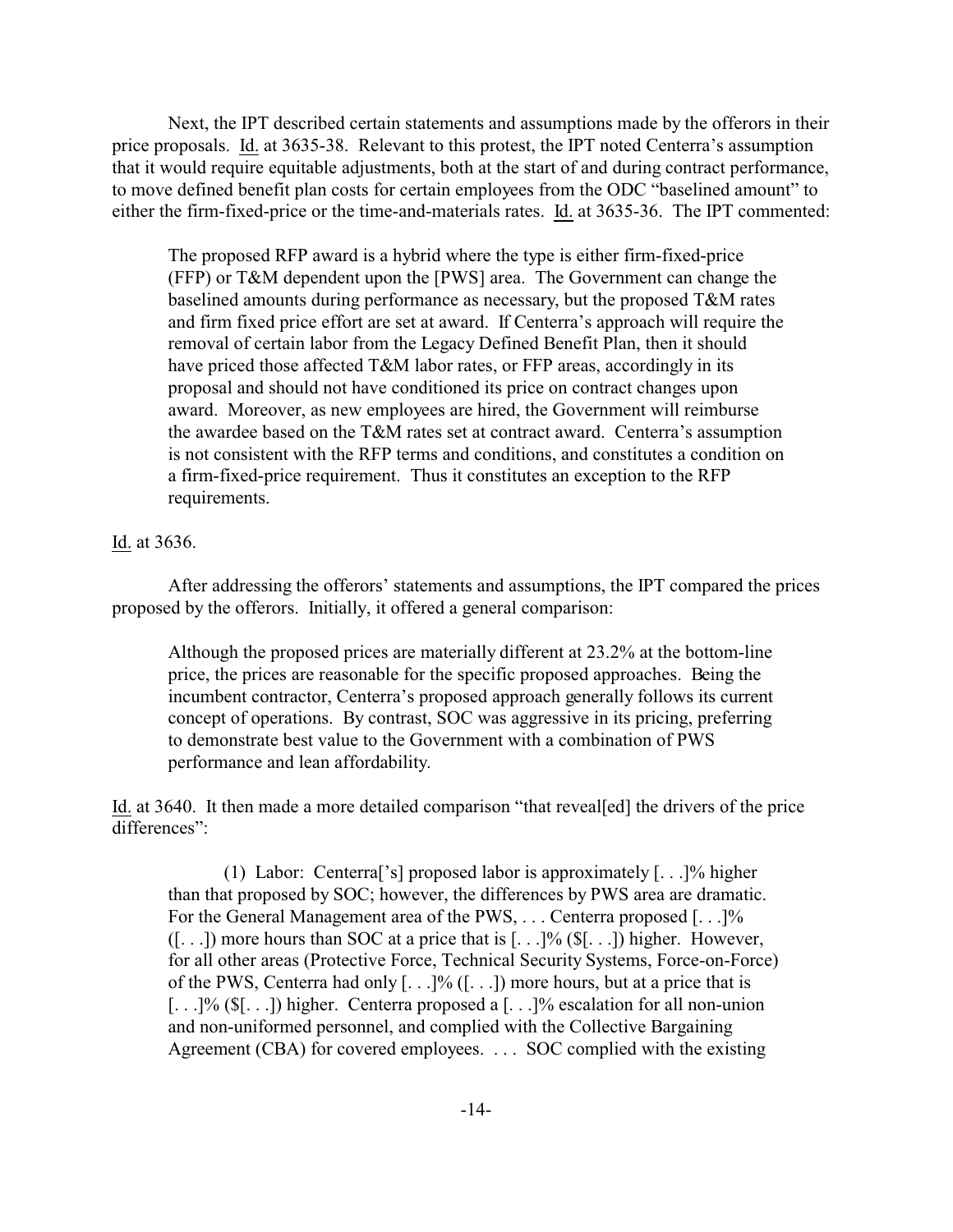CBA escalation for covered employees . . . . SOC did not propose [. . .] for Service Contract Act . . . and exempt labor. In its [price] proposal, . . . SOC states:

 $[\ldots]$ 

(2) Indirect Cost[s]: Centerra proposed indirect costs that are approximately  $[\ldots]$ % (\$ $[\ldots]$ ) higher than SOC which represent almost  $[\ldots]$ % of the proposed bottom-line price difference. Since the Government expected adequate price competition, a further breakout of indirect costs (Fringe, labor overhead, G&A) was not requested. It is noted, however, that both Offerors specified in their [price] proposals that their hourly rates for covered employees include all requirements to include starting pay, wages, health and welfare, qualification pay, bonus/incentive allowances and any/all other requirements for compliance.

(3) Other Direct Costs: Both Offerors proposed the Government baselined ODCs as required in the RFP.

(4) Transition: Centerra proposed [. . .] and SOC [. . .] transition costs.

(5) Profit: The Offerors proposed significantly different approaches to profit. Centerra's proposed profit is approximately [. . .] times higher than that proposed by SOC. Centerra proposed a firm fixed price (FFP) profit rate of [. . .]% and a T&M profit rate of [. . .]%. SOC proposed a [. . .]% profit rate for the first year (both FFP and T&M) and a [. . .]% profit rate for all years thereafter. The different approaches represent a bottom-line delta of \$[. . .], where Centerra is significantly higher than SOC. The difference in profit represents approximately [. . .]% of the proposed delta between the bottom-line positions.

As demonstrated above, the bottom-line difference between the proposed positions is material, but both proposed offers are reasonable for the specific proposed approaches. Centerra has chosen a technical and pricing approach that is generally consistent with its current concept of operations, while SOC addresses the technical requirements of the RFP and endeavors to reduce costs to the Government by proposing a reduced management structure and lower indirect and profit rates.

Id. at 3640-41; see also id. at 17-18 (addressing, in the NNSA's Acquisition Plan, the projected cost of the contract, and remarking that "[t]he projected cost . . . is based on current negotiated labor rates, with an escalation factor of 0% to 2.5% being applied to each year"). The IPT concluded that both offerors proposed reasonable and balanced prices. Id. at 3643.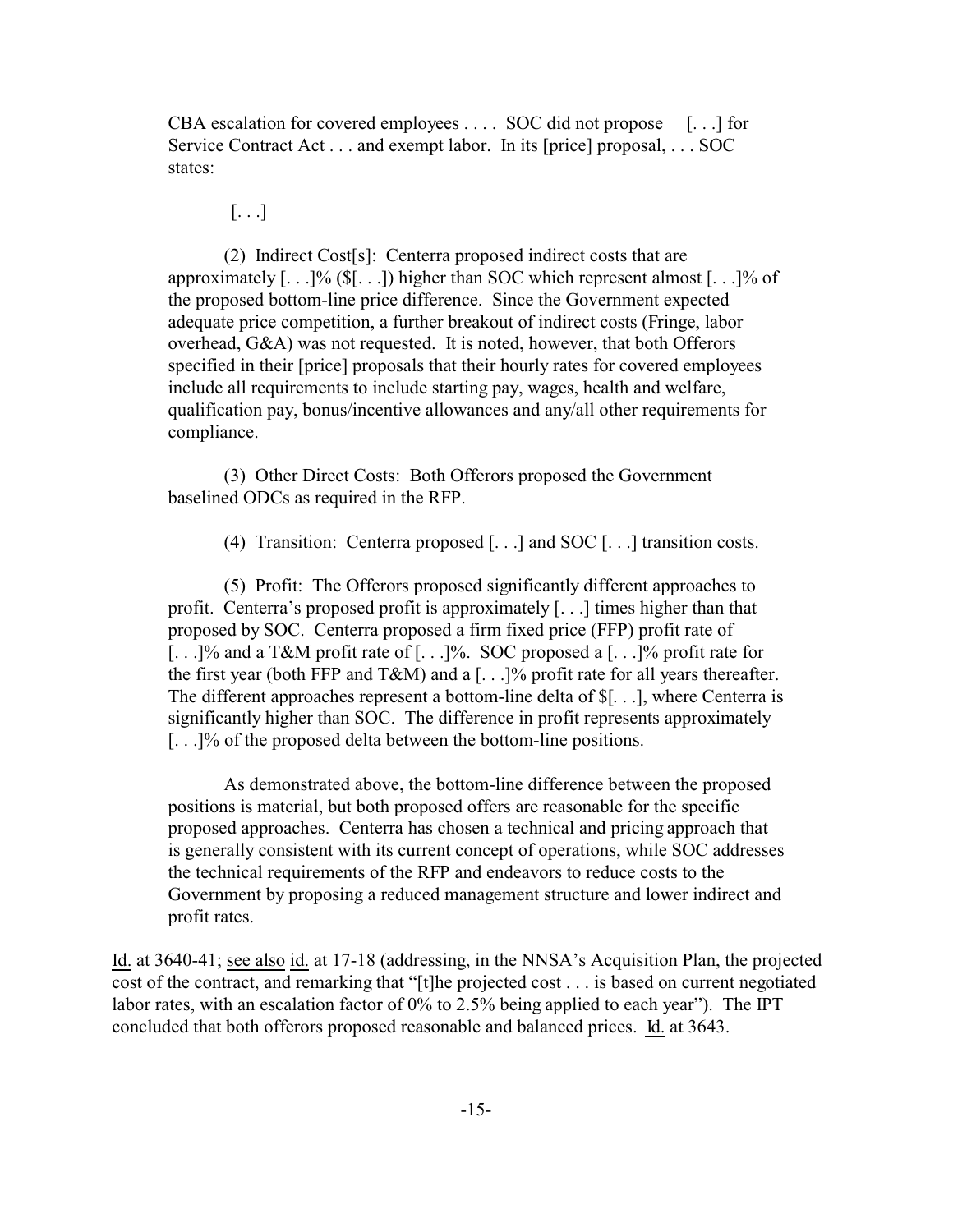#### **D. The Source Selection Decision**

The IPT provided its findings to the Source Selection Authority ("SSA") in a May 1, 2017 report, id. at 3590, and during a May 8, 2017 presentation, id. at 3700. The SSA then prepared a Source Selection Decision Document. Id. at 3721-27. In that document, the SSA first noted his agreement with the IPT's findings:

As the SSA, I am satisfied that the IPT's evaluation of proposals was rigorous, thorough, and compliant with the established evaluation criteria, the Source Evaluation Plan, and applicable laws and regulations. After a close and thorough examination of the comprehensive IPT report, I agree with the IPT's technical ratings and price evaluations.

Id. at 3723. Then, after remarking that "SOC had the lowest evaluated price, by over \$52 million," while "the IPT's evaluation suggest[ed] that in some respects, Centerra's proposal was more advantageous" under the Past Performance and Small Business Subcontracting Plan criteria, the SSA engaged in a detailed review of the two proposals. Id. With respect to the offerors' proposed staffing plans and Criterion 1 overall, the SSA noted:

Both Offerors provided staffing approaches that, while differing in their distribution and assignment of personnel, generally propose sufficient staffing and skill mixes. While both Centerra and SOC received a weakness for not demonstrating a complete understanding of the duties of the classification officer position, and for assigning dual-hat responsibilities that could potentially increase the performance risk, SOC received three additional weaknesses related to its staffing plan. The IPT noted its concerns with SOC's approach in which it dual-hatted the [. . .], did not assign a dedicated [. . .], and did not have a full-time dedicated [. . .] (it distributed responsibilities across more than one person). However, SOC received a strength for including the support of a Corporate Governance Board for leadership and oversight capability at no additional cost to the Government.

For Criterion 1, even though SOC has a higher total of significant strengths, strengths, and weaknesses; I agree with the IPT and find that Centerra and SOC both merit ratings of "Good." Though each has distinct advantages (and disadvantages), overall, I find the two proposals to present a substantially similar range of benefits (outweighing each proposals identified weaknesses) to the Government.

Id. at 3725. And, with respect to the offerors' proposed prices, the SSA noted:

. . . .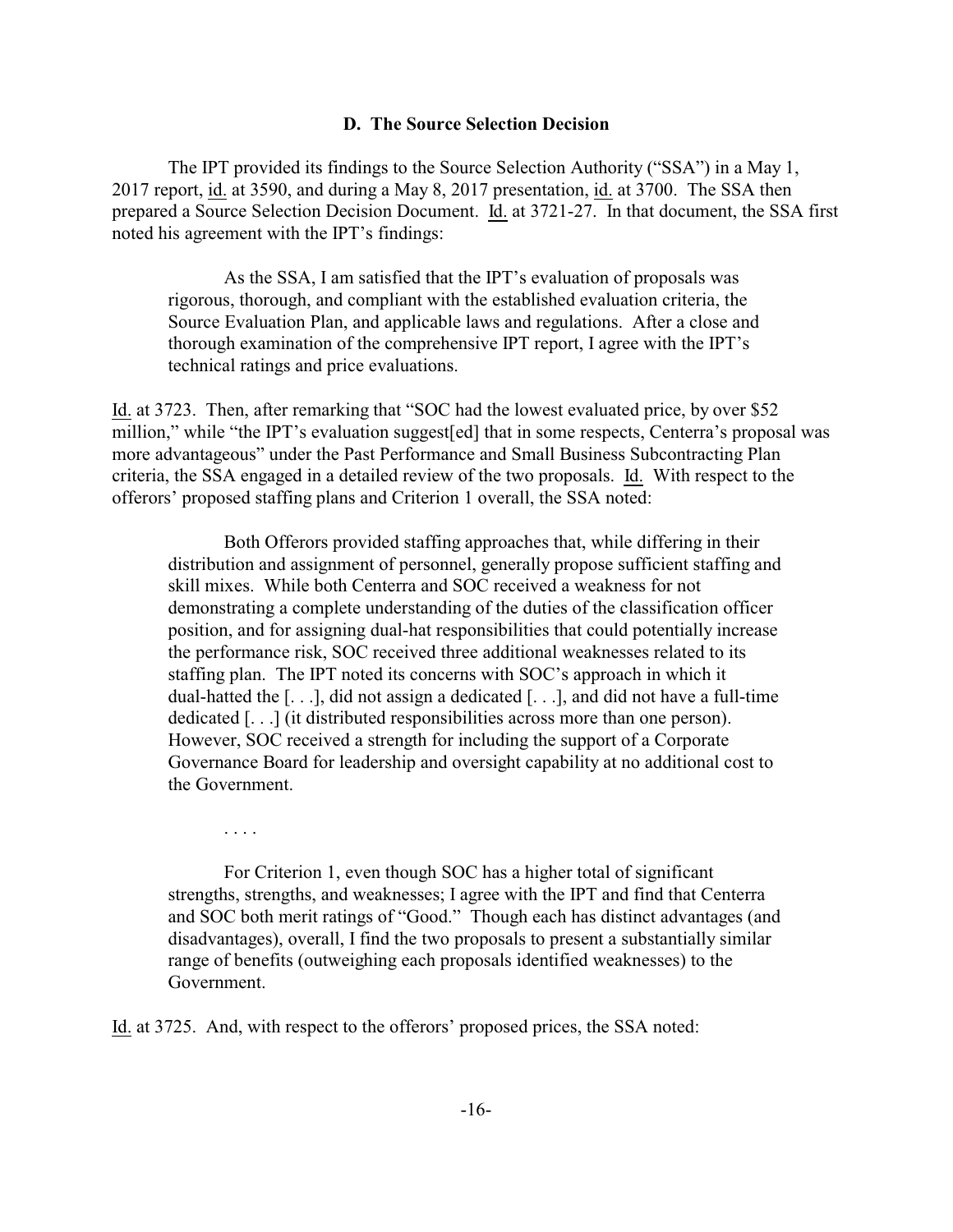Although the proposed prices are materially different (23.4% of the evaluated price), the prices are reasonable for the respective proposed approaches. Being the incumbent contractor, Centerra's proposed approach generally follows its current concept of operations. By contrast, SOC appeared more aggressive in its pricing, preferring to demonstrate best value to the Government with a combination of PWS performance and lean affordability. This is not the only reason for the price difference. As noted in . . . the IPT report, Centerra proposed indirect costs that are approximately  $\mathcal{F}[...]$ , or  $[...]$ %, higher than SOC's which represents almost [. . .]% of the difference in the proposed price. In addition, the Offerors proposed significantly different approaches to profit. Centerra's proposed profit is approximately  $\mathcal{F}[...]$ , or  $[...]$ %, higher than that profit proposed by SOC. The difference in profit represents approximately [. . .]% of the difference in the proposed price. I, as the SSA, agree with the assessment of the variance between Centerra and SOC based on the price analysis described above. Overall, I find that the proposed pricing is reasonable and balanced (with no evidence of unbalanced pricing).

Additionally, I note that during the pricing evaluation, the IPT identified that Centerra took exception to a firm-fixed-price aspect of the RFP. Centerra identified that "[a]t contract start, [it would] require an equitable adjustment," to relocate benefit costs from the other direct cost baselined amount to "the Firm Fixed Price or T&M rates." Though labeled only as an assumption, it conditioned performance on the Government granting it the ability to raise fixed prices and labor rates. In my opinion, this condition would need to be resolved through discussions.<sup>3</sup>

Id. at 3726-27 (footnote added).

Finally, the SSA performed a tradeoff analysis to reach his source selection decision:

Based on the IPT's analysis and my independent judgment in comparing the proposals in terms of Approach and Staffing Plan (Criterion 1), Past Performance (Criterion 2), and Small Business Participation Plan (Criterion 3), I find that the benefits associated with Centerra's proposal (primarily in the form of past performance and proposed small business participation) compared to SOC's proposal do not justify the additional \$52 million price premium.

With regard to Criterion 1, both Offerors had similar levels of benefits to the Government: a few key personnel with strong experiences, and beneficial (though different) approaches. As both Offerors provided viable approaches with some weaknesses that were outweighed by respective benefits, this Criterion was

<sup>&</sup>lt;sup>3</sup> The NNSA had not conducted discussions with the offerors. AR 3702.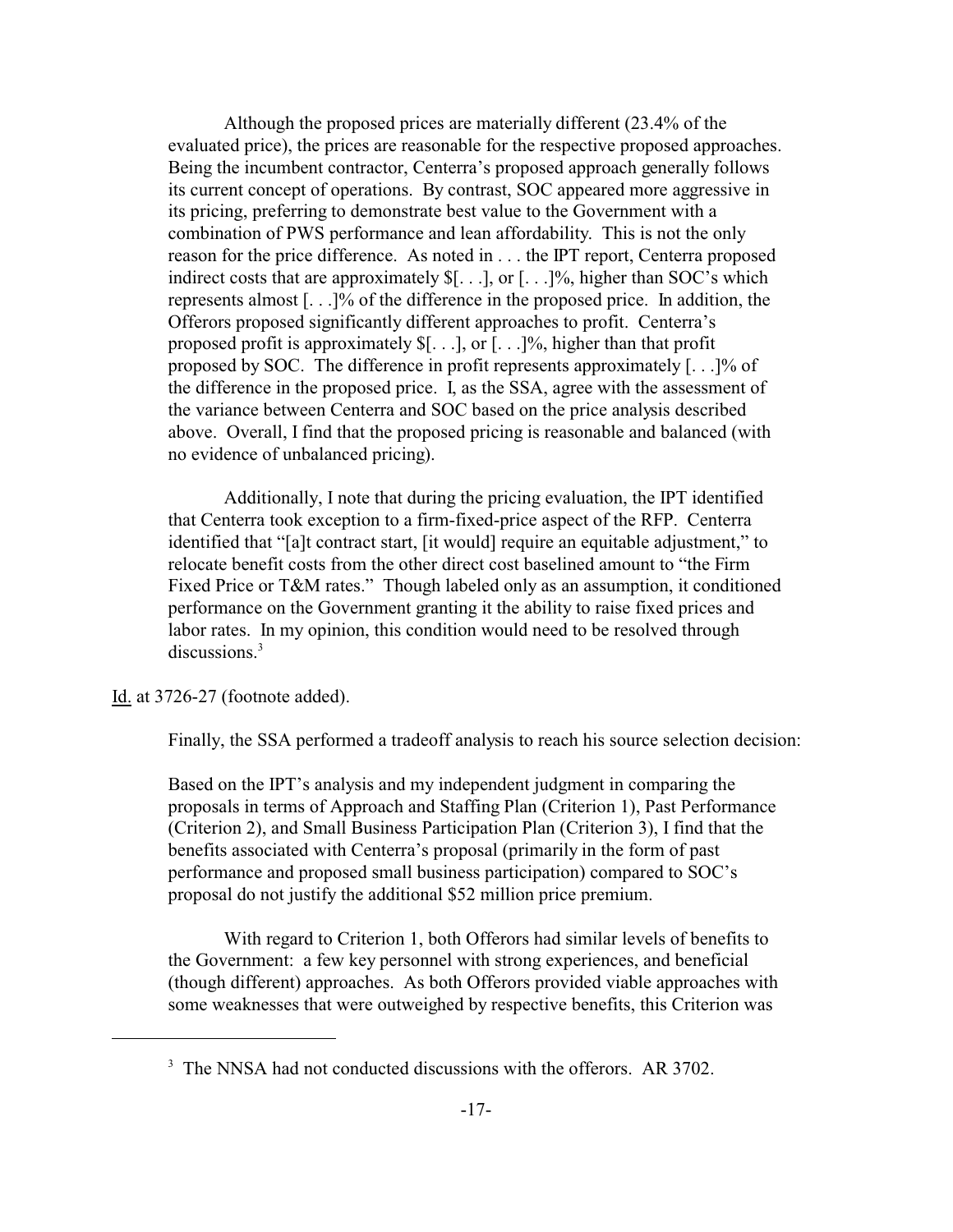not, in-and-of-itself, a discriminating factor in favor of one Offeror over the other. The primary discriminating non-price factors were associated with the level of confidence associated with the difference in past performance depth and proposed use of small businesses. Under both Criteria 2 and 3, Centerra's proposal presented more beneficial aspects than did SOC's. These benefits were, in essence: (a) a slightly higher evaluated probability that Centerra could successfully perform the PWS requirements; and (b) a more significant opportunity for the use of small businesses (which would count toward NNSA's overall goals to provide work to small business entities). The evaluation of SOC's proposal under Criteria 2 and 3[] yielded evidence of Good past performance history and moderate opportunities for small businesses. Those slight differences aside, I believe either Offeror is capable of ensuring effective and efficient contract performance.

I acknowledge that [the solicitation] states, ". . . when combined, the three non-price criteria are significantly more important than price." However, it also identifies that, "the Government will not make an award at a price premium it considers disproportionate to the benefits associated with the evaluated superiority of one Technical Proposal over another."

The price premium associated with Centerra's proposal is not justified by the evaluated superiority of Centerra in relation to Criteria 2 and 3. Under the most important non-price factor, Approach and Staffing Plan, both Centerra and SOC were evaluated to present similarly beneficial (though different) technical approaches and staffing plans. As such, should Centerra receive the award, the Government would be paying a 23% price premium for a slightly higher probability of successful performance and a greater use of small businesses. Under no circumstances are these advantages worth the 23% price premium (or \$52 million over the potential contract performance period). Therefore, even if Centerra's exception (noted . . . above) was somehow resolved or deemed immaterial, it is not in the best interest of the Government, nor in line with the stated evaluation criteria for trade-off, to issue an award to Centerra at the proposed 23% price premium. As stated above, SOC's proposal demonstrated that it was more than capable of performing the work, and would, in my judgment, provide performance and benefits proportionate to its evaluated price.

Id. at 3727; see also id. at 3806 (reflecting that the NNSA advised Centerra during its debriefing that the SSA made the following determinations: (1) Centerra's exception was "something that would need to be resolved through discussions in order to make Centerra eligible for award," and (2) "even if the exception was somehow resolved or deemed immaterial, SOC's proposal represented the best value to the Government"). The SSA concluded: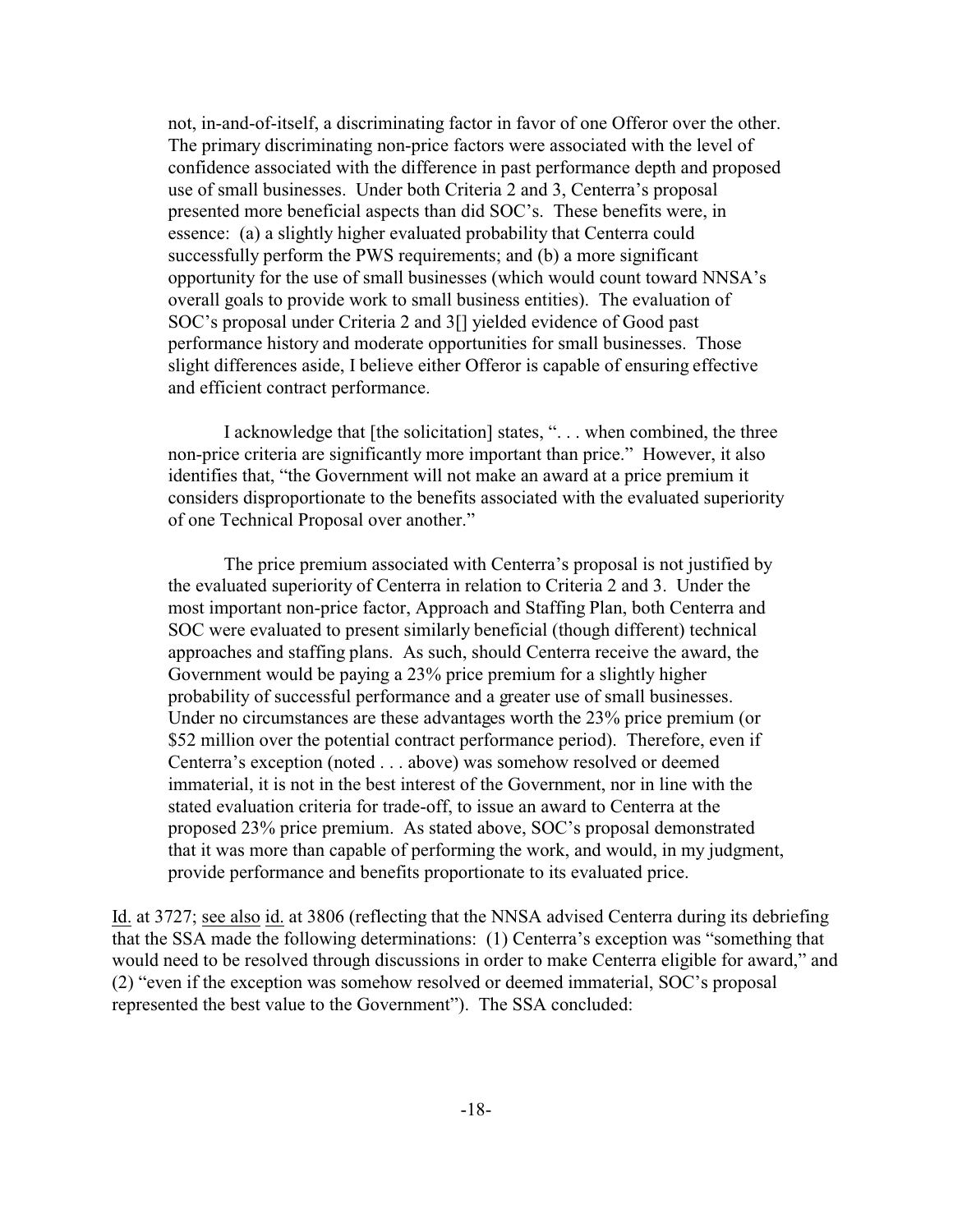In accordance with the RFP, considering the IPT evaluation, and using my independent review and judgment, I find that SOC's proposal represents the best value to the Government. Therefore, I have selected SOC for award of the "Protective Force Services" contract to support the NNSA [NFO].

Id. at 3727.

#### **E. Contract Award and Debriefing**

On May 30, 2017, the NNSA notified both offerors that it had awarded the contract to SOC. Id. at 3728-30, 3779-81. It then provided a written debriefing to both offerors on June 8, 2017. Id. at 3798-812.

#### **F. Procedural History**

Four days after its debriefing, Centerra lodged a protest with the Government Accountability Office ("GAO"). Id. at 3814. It then lodged a supplemental protest with the GAO on July 24, 2017. Id. at 3950. The GAO denied Centerra's protests on September 21, 2017. Id. at 4068.

Six days later, on September 27, 2017, Centerra filed the instant protest. In its complaint, it alleges that the NNSA (1) improperly evaluated SOC's staffing plan, (2) improperly evaluated the proposals on the Price criterion, and (3) erred in its tradeoff decision. Pursuant to a schedule proposed by the parties, briefing on cross-motions for judgment on the administrative record concluded on December 6, 2017, and the court heard argument on December 13, 2017.<sup>4</sup>

#### **II. DISCUSSION**

In ruling on motions for judgment on the administrative record pursuant to Rule  $52.1(c)$ of the Rules of the United States Court of Federal Claims, "the court asks whether, given all the disputed and undisputed facts, a party has met its burden of proof based on the evidence in the record." A & D Fire Prot., Inc. v. United States, 72 Fed. Cl. 126, 131 (2006) (citing Bannum, Inc. v. United States, 404 F.3d 1346, 1356 (Fed. Cir. 2005)). Because the court makes "factual findings . . . from the record evidence," judgment on the administrative record "is properly understood as intending to provide for an expedited trial on the administrative record." Bannum, Inc., 404 F.3d at 1356.

<sup>&</sup>lt;sup>4</sup> During the initial status conference, defense counsel represented that the NNSA had agreed to stay performance of the contract awarded to SOC during this protest.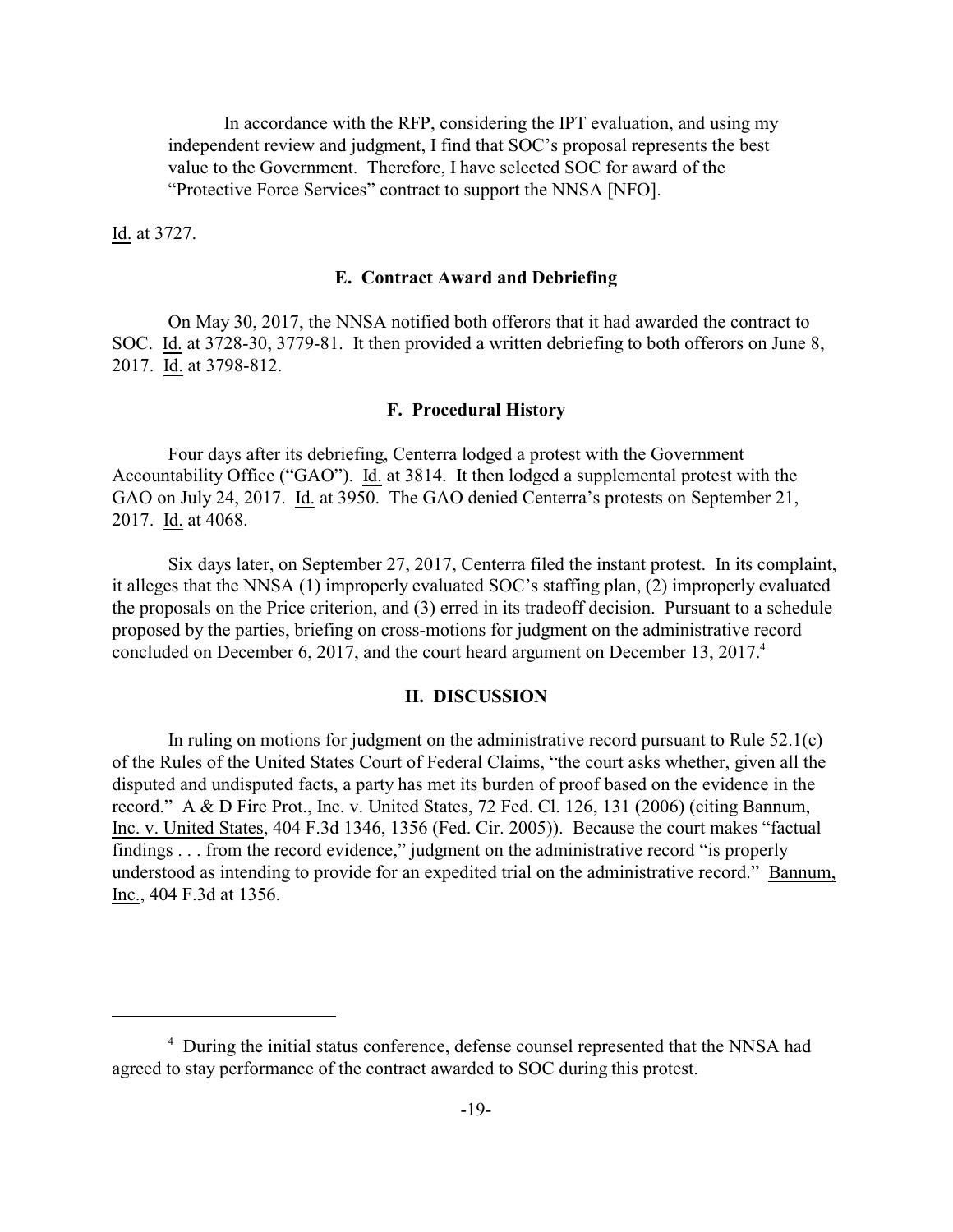#### **A. Centerra's Standing to Protest**

The United States Court of Federal Claims ("Court of Federal Claims") possesses "jurisdiction to render judgment on an action by an interested party objecting to . . . the award of a contract or any alleged violation of statute or regulation in connection with a procurement or a proposed procurement," 28 U.S.C. § 1491(b)(1) (2012), and may "award any relief that the court considers proper, including declaratory and injunctive relief except that any monetary relief shall be limited to bid preparation and proposal costs," id.  $\S$  1491(b)(2). In its cross-motion for judgment on the administrative record, SOC argues, as a threshold matter, that Centerra is not an interested party and therefore lacks standing to protest the NNSA's contract award. Centerra, of course, disagrees.<sup>5</sup>

#### **1. Legal Standard**

"[T]he question of standing is whether the litigant is entitled to have the court decide the merits of the dispute or of particular issues." Warth v. Seldin, 422 U.S. 490, 498 (1975). "Traditional standing analysis invokes the 'case or controversy' requirement of Article III of the Constitution." Sys. Application & Techs., Inc. v. United States, 691 F.3d 1374, 1382 (Fed. Cir. 2012). However, in bid protests, standing "is framed by 28 U.S.C.  $\S$  1491(b)(1), which ... imposes more stringent standing requirements than Article III." Weeks Marine, Inc. v. United States, 575 F.3d 1352, 1359 (Fed. Cir. 2009). As noted above, under 28 U.S.C. § 1491(b)(1), bid protests may only be brought by "interested parties." The term "interested party" is construed in accordance with the Competition in Contracting Act of 1984 and, accordingly, "standing under § 1491(b)(1) is limited to actual or prospective bidders or offerors whose direct economic interest would be affected by the award of the contract or by failure to award the contract." Am. Fed'n of Gov't Emps. v. United States, 258 F.3d 1294, 1302 (Fed. Cir. 2001) (citing 31 U.S.C. § 3551(2)(A) (2000)); see also Info. Tech. & Applications Corp. v. United States, 316 F.3d 1312, 1319 (Fed. Cir. 2003) (interpreting this standard as requiring a protestor to show that it was an interested party prejudiced by the procuring agency's action and holding that "because the question of prejudice goes directly to the question of standing, the prejudice issue must be reached before addressing the merits"); Myers Investigative & Sec. Servs., Inc. v. United States, 275 F.3d 1366, 1370 (Fed. Cir. 2002) (defining "prejudice" as "injury"). Therefore, a party lodging a protest must establish that it "(1) is an actual or prospective bidder, and (2) possesses the requisite direct economic interest." Rex Serv. Corp. v. United States, 448 F.3d 1305, 1307 (Fed. Cir. 2006); see also Lujan v. Defs. of Wildlife, 504 U.S. 555, 561 (1992) (noting that the burden of establishing standing is on "[t]he party invoking federal jurisdiction").

<sup>&</sup>lt;sup>5</sup> Defendant did not raise the issue of Centerra's standing to protest in either its crossmotion or its reply in support of its cross-motion. Nor did defendant provide any indication that it supported SOC's contention that Centerra lacks standing to protest. However, when queried during oral argument regarding defendant's legal position on the issue, defense counsel stated that based on the specific facts and circumstances of this case, it does not take the position that Centerra lacks standing to protest.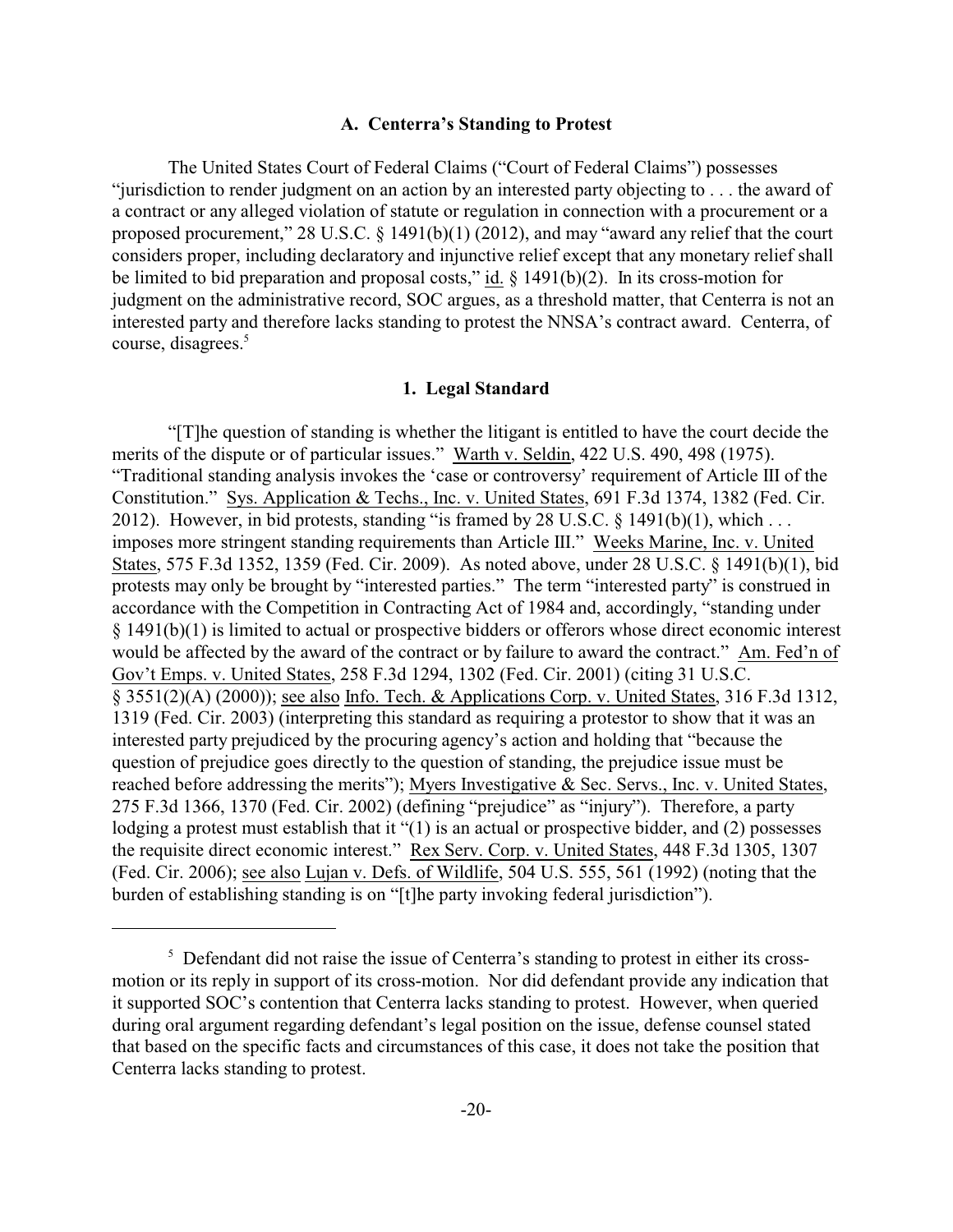#### **2. Centerra Has Standing to Protest**

Conceding, as it must, that Centerra was an actual offeror in the procurement at issue, SOC's standing argument pertains only to whether Centerra has a direct economic interest in the award of the contract. To prove that it possesses a direct economic interest, a protestor must show that it had a "substantial chance" of being awarded the contract. Rex Serv. Corp., 448 F.3d at 1307; see also Impresa Construzioni Geom. Domenico Garufi v. United States, 238 F.3d 1324, 1334 (Fed. Cir. 2001) (noting that a protestor who could not be awarded the contract if its protest was successful–because it "did not submit a proposal," "withdrew from the procurement," or "rated below second"–lacks an "economic interest in the outcome" of the protest). "In other words, the protestor's chance of securing the award must not have been insubstantial." Info. Tech. & Applications Corp., 316 F.3d at 1319. According to SOC, Centerra did not have a substantial chance of being awarded the contract because it conditioned portions "of its price proposal on future equitable adjustments by the NNSA," rendering its proposal "materially noncompliant with the terms of the" solicitation. SOC Cross-Mot. 12.

As SOC notes, in section L of the solicitation, the NNSA both advised offerors that legacy defined benefit pension costs were included in the government's baselined ODCs and prohibited offerors from increasing those amounts. The NNSA confirmed its position during the question-and-answer period, advising offerors that legacy defined benefit pension costs were included in ODCs and not in the firm-fixed-price or time-and-materials rates. Nevertheless, Centerra indicated in its proposal–as a "pricing assumption"–that if it was awarded the contract, it would seek equitable adjustments to shift legacy defined benefit pension costs from ODCs to the firm-fixed-price or time-and-materials rates. Both the IPT and the SSA considered this representation to constitute an exception to the requirements of the solicitation.<sup>6</sup>

In support of its contention that the condition imposed by Centerra on its price proposal rendered the proposal nonresponsive, depriving Centerra of standing to protest the NNSA's award decision, SOC relies on several decisions of the Court of Federal Claims in which offerors who had submitted conditioned proposals were found to lack standing to protest because they did not have a substantial chance of being awarded the contract. See, e.g., U.S. Sec. Assocs., Inc. v. United States, 124 Fed. Cl. 433, 437 (2015) ("The offer tendered by [the protestor] . . . cannot be accepted by the government without the addition of new terms. In the context of a fixed price procurement, that makes the protestor's bid non-responsive and deprives it of standing to challenge the award."); Bannum, Inc. v. United States, No. 14-40C, 2014 WL 1373739, \*4 (Fed. Cl. Apr. 8, 2014) (unpublished decision) (agreeing that the protestor "did not have a substantial chance of winning the contract because [its] proposal was nonresponsive to the terms of the solicitation," in that the protestor "conditioned its proposal on future price adjustments"), aff'd on other grounds, 779 F.3d 1376 (Fed. Cir. 2015); Bannum, Inc. v. United States, 115 Fed. Cl. 148, 154 (2014) (agreeing that the protestor's proposal was nonresponsive because the protestor

<sup>&</sup>lt;sup>6</sup> Centerra disputes that its "pricing assumption" constituted an exception to the requirements of the solicitation.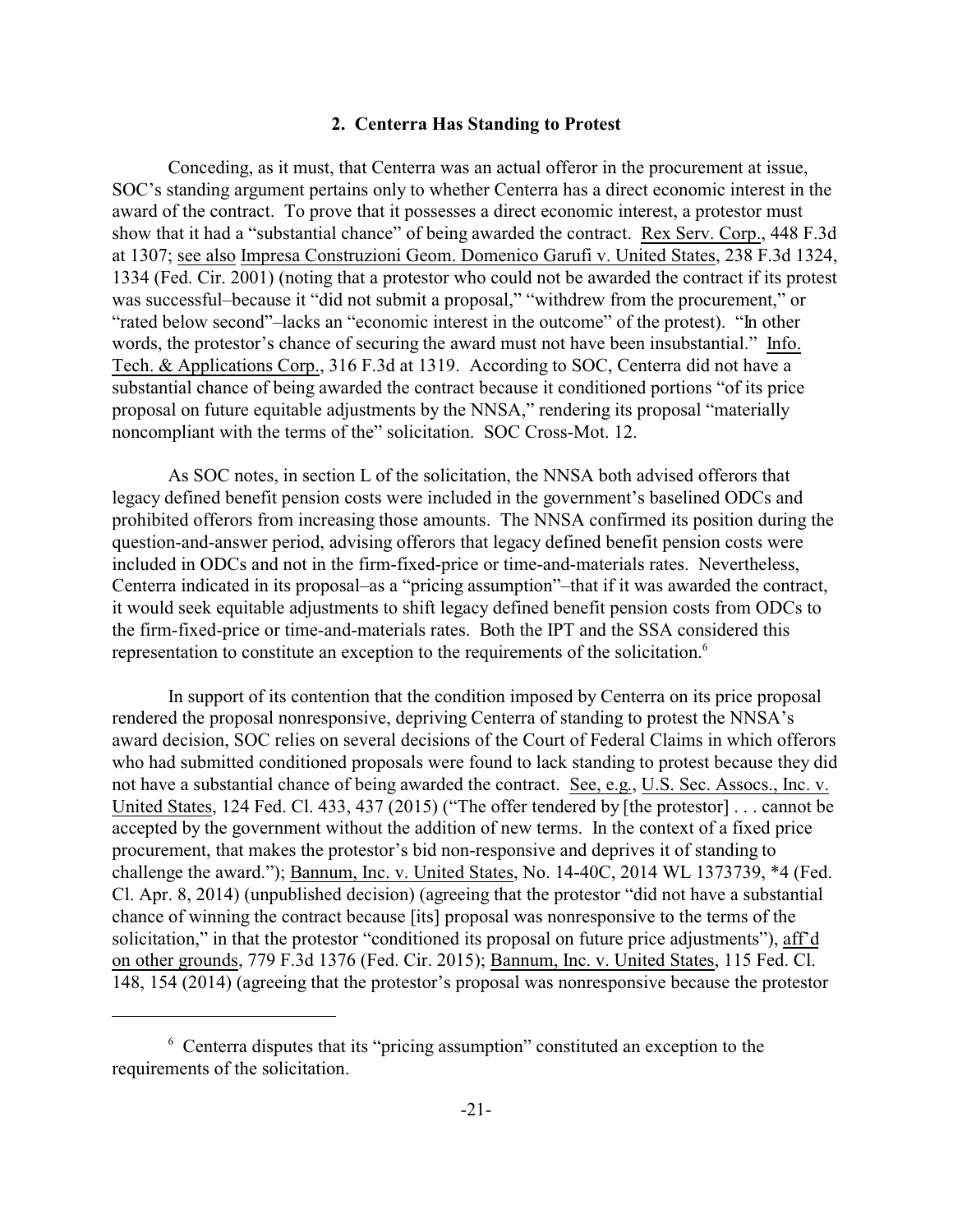"qualified its proposal by expressly representing that its prices did not reflect pricing associated with" the solicitation, and that submission of a noncompliant proposal deprives an offeror of standing to protest the award of a contract because the offeror would have no chance of being awarded the contract), aff'd on other grounds, 779 F.3d at 1376. However, there is no indication in those decisions that the solicitations at issue contained a provision addressing the consequences of taking exception to a term of the solicitation.

In contrast, the solicitation in this case includes a provision indicating that exceptions to any of the solicitation's terms would not automatically render a proposal unacceptable for award, that exceptions might make a proposal unacceptable for award in the absence of discussions, and that if a proposal contains an exception, the contract could be awarded without discussions to an offeror who did not take exception to the terms of the solicitation. This provision granted the NNSA the discretion to, among other things, (1) consider Centerra's proposal notwithstanding its belief that Centerra's proposal included an exception, (2) disregard what it considered to be an exception in Centerra's proposal and award the contract to Centerra without discussions, and (3) award the contract to SOC without discussions. In light of this discretion, and the NNSA's ability to conduct discussions with the offerors at any time prior to contract award, the NNSA possessed the authority to award the contract to Centerra even if Centerra's "pricing assumption" was in fact an exception to a term of the solicitation. In other words, under the solicitation at issue in this protest, taking exception to a solicitation term would not have automatically rendered Centerra's proposal unacceptable. Thus, Centerra cannot be described as having an insubstantial chance of being awarded the contract.<sup>7</sup> It therefore has standing to protest the NNSA's award of the contract to SOC.

# **B. The Merits of Centerra's Protest**

In its motion for judgment on the administrative record, Centerra contends that the NNSA's award of the contract to SOC was arbitrary, capricious, and contrary to law because the NNSA improperly evaluated SOC's staffing plan and the price proposals, and the SSA improperly performed the best value tradeoff. Defendant and SOC both dispute Centerra's contentions.

#### **1. Legal Standard**

The court reviews challenged agency actions pursuant to the standards set forth in 5 U.S.C. § 706. 28 U.S.C. § 1491(b)(4). Specifically, "the proper standard to be applied in bid protest cases is provided by 5 U.S.C. § 706(2)(A): a reviewing court shall set aside the agency

<sup>&</sup>lt;sup>7</sup> Indeed, if the court were to require the NNSA to reevaluate the proposals, the NNSA could (1) conclude that Centerra's proposal represented the best value and award the contract to Centerra without discussions; or (2) conclude that Centerra's proposal would represent the best value but for the perceived exception, conduct discussions to address the exception, and award the contract to Centerra.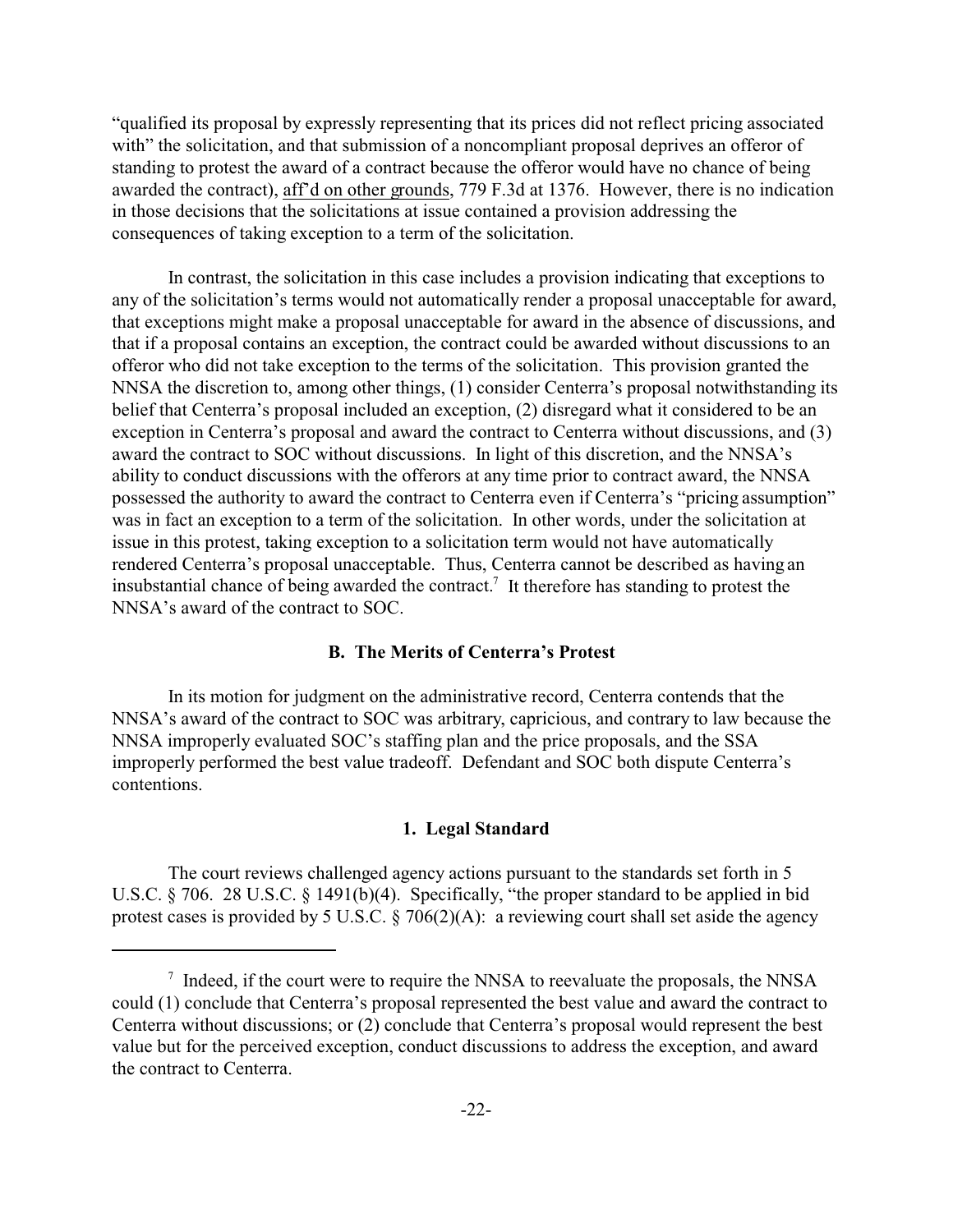action if it is 'arbitrary, capricious, an abuse of discretion, or otherwise not in accordance with law.'" Banknote Corp. of Am. v. United States, 365 F.3d 1345, 1350 (Fed. Cir. 2004). Under this standard, the court

may set aside a procurement action if "(1) the procurement official's decision lacked a rational basis; or (2) the procurement procedure involved a violation of regulation or procedure." A court reviews a challenge brought on the first ground "to determine whether the contracting agency provided a coherent and reasonable explanation of its exercise of discretion, and the disappointed bidder bears a heavy burden of showing that the award decision had no rational basis." "When a challenge is brought on the second ground, the disappointed bidder must show a clear and prejudicial violation of applicable statutes or regulations."

Centech Grp., Inc. v. United States, 554 F.3d 1029, 1037 (Fed. Cir. 2009) (citations omitted) (quoting Impresa Construzioni Geom. Domenico Garufi, 238 F.3d at 1332-33); accord Advanced Data Concepts, Inc. v. United States, 216 F.3d 1054, 1058 (Fed. Cir. 2000) ("The arbitrary and capricious standard . . . requires a reviewing court to sustain an agency action evincing rational reasoning and consideration of relevant factors.").

Procurement officials "are 'entitled to exercise discretion upon a broad range of issues confronting them' in the procurement process." Impresa Construzioni Geom. Domenico Garufi, 238 F.3d at 1332-33 (quoting Latecoere Int'l, Inc. v. U.S. Dep't of the Navy, 19 F.3d 1342, 1356 (11th Cir. 1994)). Thus, the court's review of a procuring agency's decision is "highly deferential." Advanced Data Concepts, Inc., 216 F.3d at 1058; see also Citizens to Preserve Overton Park, Inc. v. Volpe, 401 U.S. 402, 416 (1971) ("The court is not empowered to substitute its judgment for that of the agency."). Furthermore, a "protestor's burden of proving that the award was arbitrary, capricious, an abuse of discretion, or otherwise not in accordance with law is greater [in negotiated procurements] than in other types of bid protests." Galen Med. Assocs., Inc. v. United States, 369 F.3d 1324, 1330 (Fed. Cir. 2004). And, when a contract is to be awarded on a "best value" basis, procurement officials have "even greater discretion than if the contract were to have been awarded on the basis of cost alone." Id. (citing E.W. Bliss Co. v. United States, 77 F.3d 445, 449 (Fed. Cir. 1996) ("Procurement officials have substantial discretion to determine which proposal represents the best value for the government.")).

Consistent with the deference accorded to procuring agencies conducting negotiated procurements, when a protestor challenges a procuring agency's evaluation of a technical proposal, the court's "review . . . should be limited to determining whether the evaluation was reasonable, [was] consistent with the stated evaluation criteria and complied with relevant statutory and regulatory requirements." Banknote Corp. of Am. v. United States, 56 Fed. Cl. 377, 381 (2003), aff'd, 365 F.3d at 1345; accord E.W. Bliss Co., 77 F.3d at 449 ("[T]echnical ratings . . . involve discretionary determinations of procurement officials that a court will not second guess."). Disagreements with a procuring agency's evaluation, "no matter how vigorous, fall far short of meeting the heavy burden of demonstrating that the findings in question were the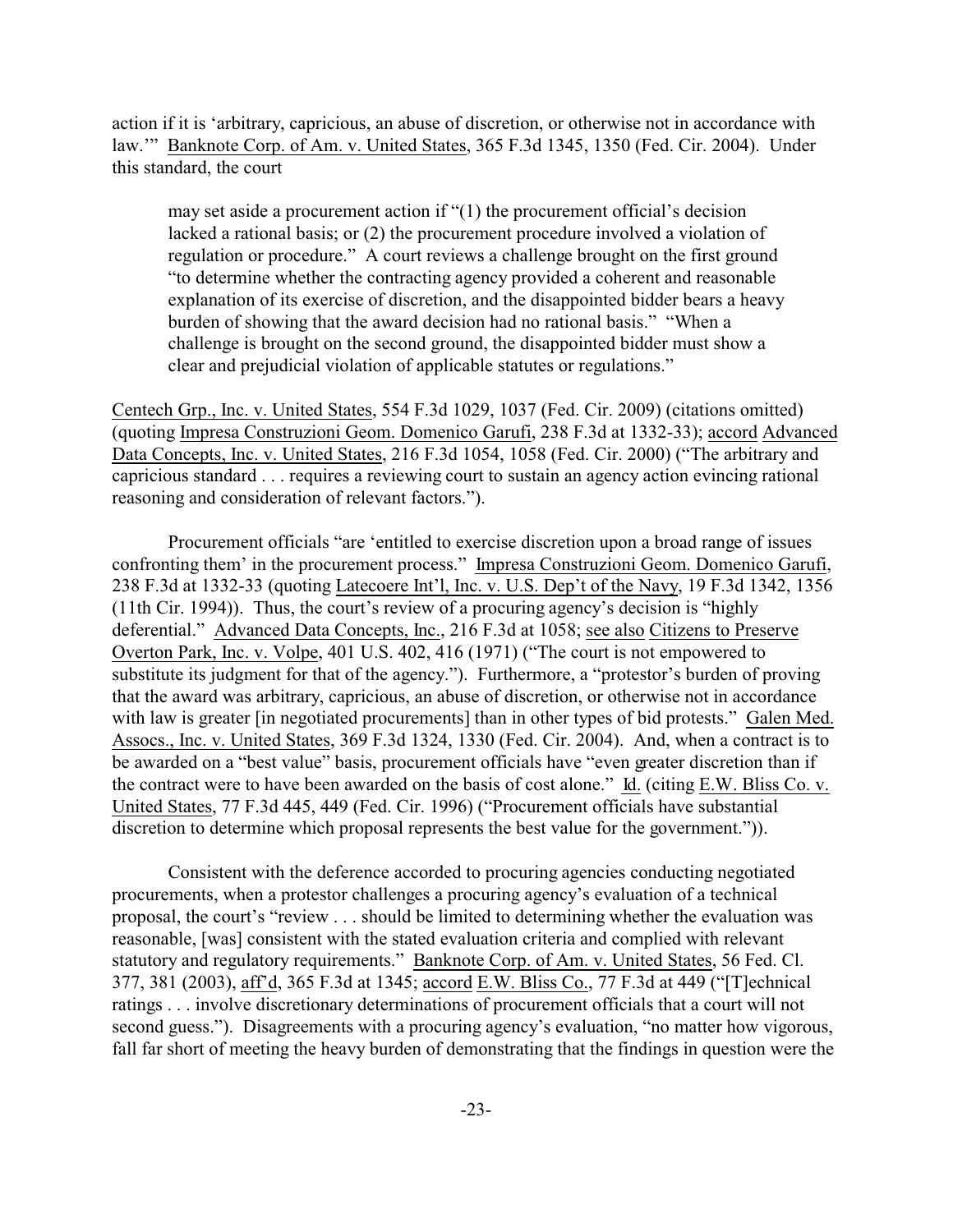product of an irrational process and hence were arbitrary and capricious." Banknote Corp. of Am., 56 Fed. Cl. at 384; accord Active Network, LLC v. United States, 130 Fed. Cl. 421, 433 (2017); Tiber Creek Consulting, Inc. v. United States, 129 Fed. Cl. 409, 415 (2016).

In addition to showing "a significant error in the procurement process," a protestor must show "that the error prejudiced it." Data Gen. Corp. v. Johnson, 78 F.3d 1556, 1562 (Fed. Cir. 1996); see also Bannum, Inc., 404 F.3d at 1351 (holding that if the procuring agency's decision lacked a rational basis or was made in violation of the applicable statutes, regulations, or procedures, the court must then "determine, as a factual matter, if the bid protester was prejudiced by that conduct"). "To establish prejudice . . . , a protester must show that there was a 'substantial chance' it would have received the contract award absent the alleged error." Banknote Corp. of Am., 365 F.3d at 1350 (quoting Emery Worldwide Airlines, Inc. v. United States, 264 F.3d 1071, 1086 (Fed. Cir. 2001)); see also Data Gen. Corp., 78 F.3d at 1562 ("[T]o establish prejudice, a protester must show that, had it not been for the alleged error in the procurement process, there was a reasonable likelihood that the protester would have been awarded the contract.").

# **2. The NNSA Properly Evaluated SOC's Staffing Plan**

Centerra's first contention is that the NNSA's evaluation of SOC's staffing plan under Criterion 1 was arbitrary, capricious, and inconsistent with the evaluation criteria in three respects. First, it asserts that the NNSA did not support its conclusion that SOC's proposed staffing level was sufficient to perform the General Management tasks described in the solicitation. Second, it claims that the NNSA asserted a nonsensical rationale for discounting the weaknesses it assigned to SOC's proposal for having one employee perform the duties of two positions (referred to as "dual hatting"). Third, it complains that the NNSA, when evaluating SOC's proposed staffing of the Protective Force positions, improperly relied on the information included in the Informational Staffing Plan (Attachment 17) without analyzing the DPLH proposed by SOC.

Defendant and SOC broadly counter that Centerra's attacks on the NNSA's evaluation of SOC's staffing plan amount to nothing more than disagreements with the evaluation, and that such disagreements are insufficient to establish that the NNSA's rating of SOC's proposal under Criterion 1 was arbitrary, capricious, or contrary to law. In addition, defendant and SOC assert that Centerra's allegations are premised on the erroneous assumption that the NNSA was required to use Centerra's staffing levels, rather than the PWS requirements, as the benchmark for evaluating SOC's staffing plan. Both arguments are compelling.<sup>8</sup>

<sup>&</sup>lt;sup>8</sup> SOC further argues that in challenging the NNSA's evaluation of SOC's staffing plan, Centerra is attempting to add a requirement for a price realism analysis to the solicitation in contravention of the rule that proposals are only to be evaluated on the factors set forth in the solicitation. "[A] price realism analysis considers whether an offeror's price is too low, such that it indicates a risk of poor performance and a lack of understanding of the solicitation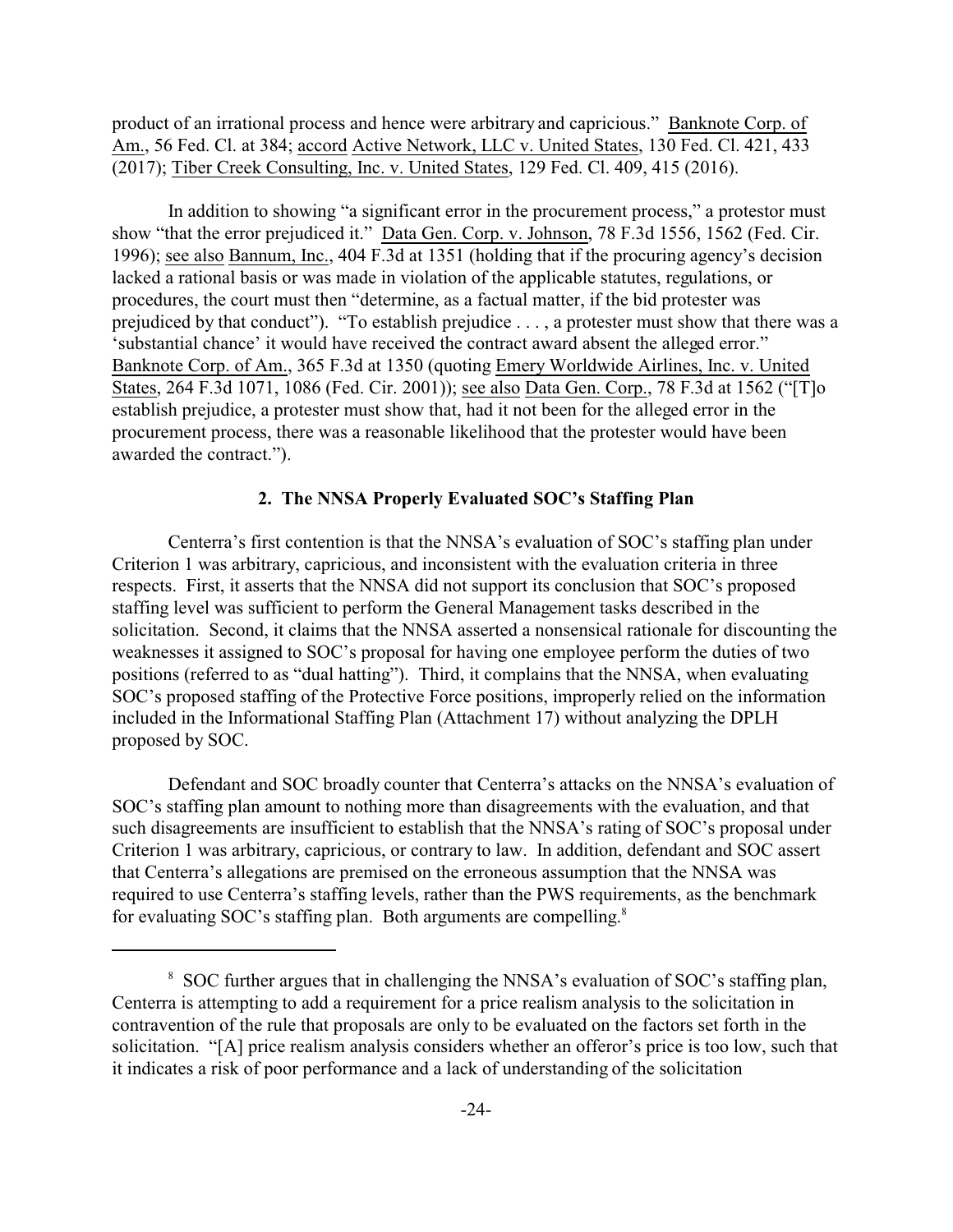# **a. The NNSA Supported Its Conclusion Regarding SOC's Proposed Staffing of the General Management Positions**

Centerra first asserts that the NNSA did not support its conclusion that SOC's proposed staffing level was sufficient to perform the General Management tasks described in the solicitation. It advances two arguments in support of this assertion. First, in its motion, Centerra argues that the NNSA did not recognize "that SOC proposed to reduce existing General Management staffing hours by nearly [...]" and did not explain why this reduction "does not create a performance risk . . . ."<sup>9</sup> Pl.'s Mot. 16. Then, in its response to defendant's crossmotion, Centerra argues that the IPT failed to "elaborate on the 'added risks associated with [SOC's] leaner (in some areas) staffing plan'" or "explain why that staffing plan was a 'sufficient level of staffing.'" Pl.'s Resp. 4-5 (quoting the IPT's report); accord id. at 7 (arguing that the NNSA's "determin[ation] that [SOC's] staffing level and mix of skills were adequate . . . was not based on any technical evaluation of SOC's 'leaner' . . . staffing approach because the IPT provided no such analysis").

With respect to its first argument, Centerra ignores that the NNSA was not obligated to compare SOC's staffing plan to the existing level of staffing. In fact, the NNSA advised offerors that their staffing plans should be based on the information provided in the solicitation, and declared that the offerors did not need to know the existing staffing levels to prepare their proposals. The NNSA further advised that it would "evaluate the information provided by the Offeror . . . to assess whether the Offeror has proposed a sufficient level of staffing and mix of skills throughout contract performance." AR 1260. Nowhere in the solicitation did the NNSA indicate that it would compare proposed staffing levels to existing staffing levels.

Centerra contends that notwithstanding the solicitation's lack of a requirement for the NNSA to compare existing and proposed staffing levels, the IPT actually did perform such a comparison. This contention is based on two passages from the IPT's report:

requirements." UnitedHealth Military & Veterans Servs., LLC v. United States, 132 Fed. Cl. 529, 554 (2017). Because Centerra is challenging the NNSA's evaluation of SOC's staffing plan, and not the NNSA's evaluation of SOC's price, the court declines to address SOC's argument.

<sup>&</sup>lt;sup>9</sup> Centerra also complains that the IPT, when evaluating SOC's proposed staffing of the General Management positions, "seemingly ignored" the information that SOC included in its proposal under the heading "General Management Basis of Estimates." Pl.'s Mot. 16. However, the "General Management Basis of Estimates" section was part of SOC's price proposal, and the solicitation did not require the review of price proposals during the evaluation of technical proposals. Thus, it was not improper for the IPT to disregard the information referenced by Centerra.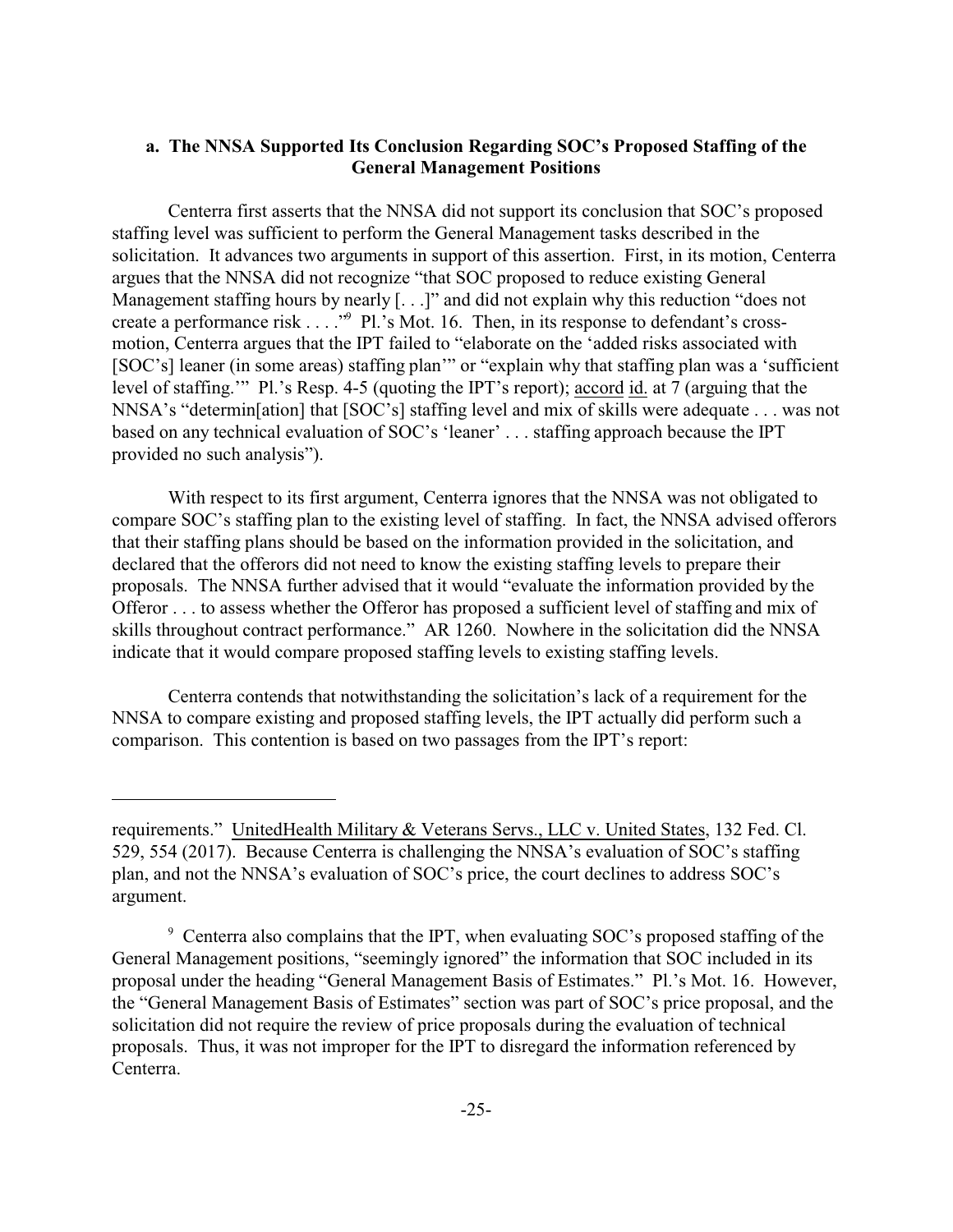- "Overall, despite the added risks associated with its leaner (in some areas) staffing plan, SOC's staffing approach delineated a sufficient level of staffing and mix of skills throughout contract performance (with the four exceptions noted above)." Id. at 3623.
- "Being the incumbent contractor, Centerra's proposed approach generally follows its current concept of operations. By contrast, SOC was aggressive in its pricing, preferring to demonstrate best value to the Government with a combination of PWS performance and lean affordability." Id. at 3640.

These passages reflect nothing more than the IPT's awareness that SOC proposed both a lower level of staffing and a lower price than Centerra. Neither these passages, nor the remainder of the IPT's evaluation of SOC's staffing plan, include any detailed comparative analysis of the proposed and existing staffing levels.<sup>10</sup>

Centerra's second argument–made in response to defendant's cross-motion–is premised on its understanding that the "added risks associated with [SOC's] leaner (in some areas) staffing plan" noted by the IPT arise not from SOC's proposed dual hatting of employees, but from other, unspecified areas of leaner staffing. According to Centerra, instead of explaining these "added risks," the IPT relied on its finding that SOC could reallocate work or utilize its Corporate Governance Board, a finding that amounts to a concession that SOC's proposed staffing levels were inadequate. Centerra's reading of the IPT's report is strained in two respects.

First, the IPT's reference to SOC's "leaner (in some areas) staffing plan" should be read in the context of its entire evaluation. As noted above, the IPT initially remarked that SOC proposed a staffing plan with "a lean organization structure . . . ." Id. at 3622. It then described four instances–the dual hatting–in which the "lean organization structure" could increase performance risk. Next, it found that aside from the proposed dual hatting of employees, SOC understood the scope of work and proposed an adequate skill mix. Finally, the IPT concluded that "[o]verall, despite the added risks associated with its leaner (in some areas) staffing plan, SOC's staffing approach delineated a sufficient level of staffing and mix of skills throughout contract performance (with the four exceptions noted above)." Id. at 3623. Reading the IPT's analysis of SOC's staffing plan as a whole, it is reasonable to conclude that the IPT's use of the phrase "leaner (in some areas) staffing plan" referred to the four instances of dual-hatting employees and not to other, unspecified areas of leaner staffing. Such a conclusion is buttressed by the fact that in providing its overall evaluation of Criterion 1, the IPT mentioned only the four weaknesses assigned for the proposed dual hatting of employees, and not to risks associated with other areas of SOC's staffing plan.

<sup>&</sup>lt;sup>10</sup> The court further notes that the second passage is from the IPT's evaluation of the offerors' price proposals, not the IPT's evaluation of SOC's staffing plan.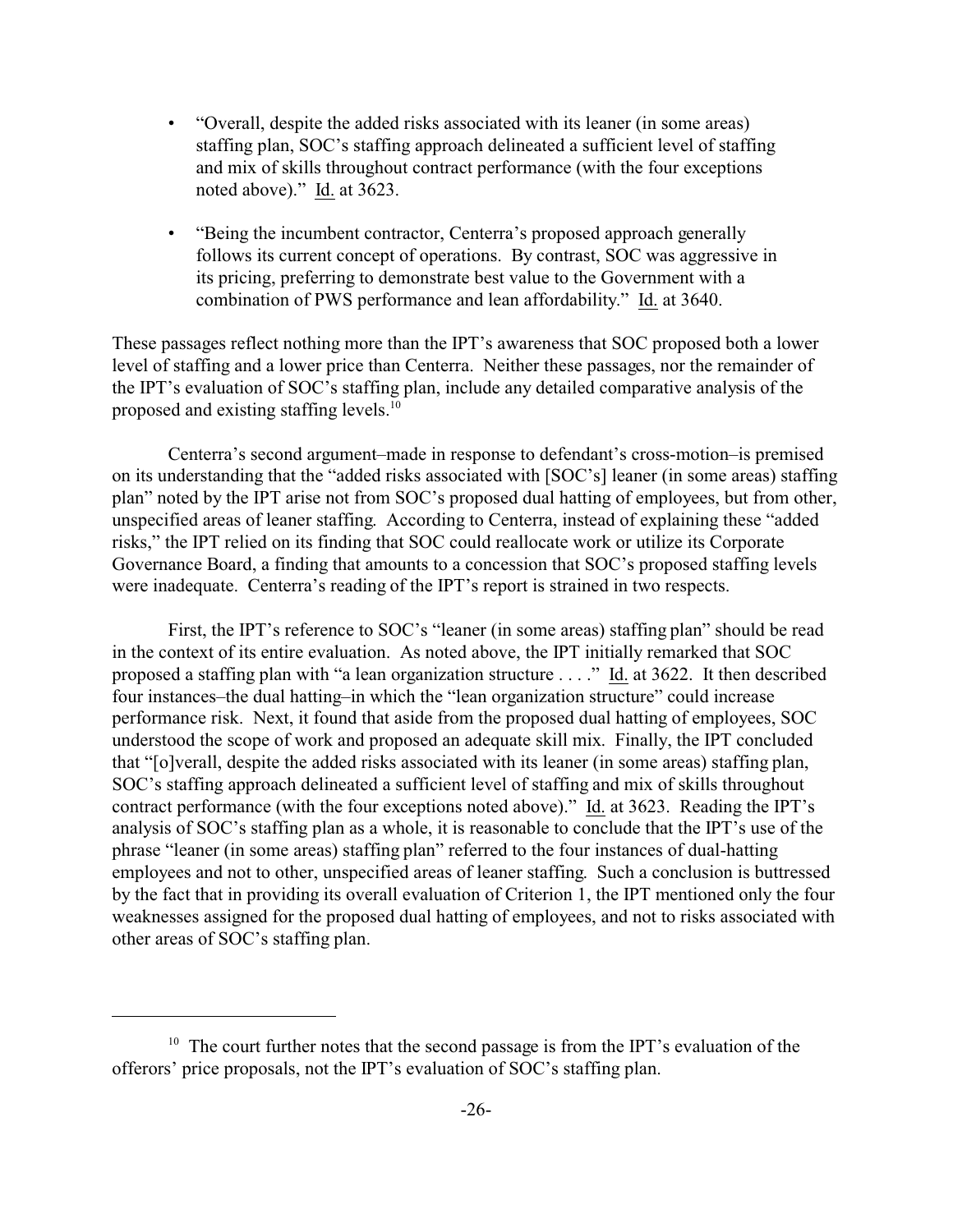Second, the IPT's finding that SOC could reallocate work or utilize its Corporate Governance Board does not amount to a concession that SOC proposed insufficient staffing. To the contrary, the IPT found that SOC proposed sufficient staffing in most areas, and was only uncertain as to whether SOC proposed sufficient staffing in the instances where it proposed the dual hatting of employees. This uncertainty led the IPT to assign weaknesses and assess an increased performance risk. However, the IPT did not find that SOC proposed insufficient staffing.

In sum, Centerra has failed to establish that the NNSA did not support its conclusion that SOC proposed sufficient staffing of the General Management positions.

#### **b. The NNSA's Treatment of the Dual-Hatting Weaknesses Was Reasonable**

Next, Centerra asserts that the NNSA provided a nonsensical rationale for discounting the four weaknesses it assigned to SOC's proposal for dual hatting employees performing General Management tasks. Specifically, Centerra remarks that although the NNSA recognized that dual hatting employees creates some performance risk, it erroneously determined that SOC would manage that risk by reallocating workloads (despite proposing a significantly reduced level of staffing) or by utilizing its Corporate Governance Board to provide a solution (even though the only purported solution available to the Corporate Governance Board was to add staff). In other words, Centerra contends that the methods of mitigating risk lauded by the NNSA would be ineffective because SOC did not propose a sufficient level of staffing to utilize those methods. However, the NNSA reasonably concluded, based on its comparison of SOC's proposal to the PWS, that although there was some risk that four employees might become overburdened due to the dual hatting, SOC proposed a sufficient level of staffing. Consequently, Centerra's contention amounts to nothing more than a disagreement with the NNSA's evaluation of SOC's staffing plan.

# **c. The NNSA Evaluated SOC's Proposed Staffing of the Protective Force Positions in Accordance With the Solicitation**

Finally, Centerra asserts that it was improper for the NNSA, when evaluating SOC's proposed staffing of the Protective Force positions, to rely on the information included in the Informational Staffing Plan (Attachment 17) without analyzing SOC's proposed DPLH. Centerra avers that the Informational Staffing Plan (Attachment 17) was merely the starting point for proposing staffing levels, and that offerors were required to determine the number of FTEs and DPLH necessary to cover the positions described in the plan. According to Centerra, because SOC did "not provide specific information regarding time allowed for muster and travel to and from posts," training, or relief, the NNSA could not have known how SOC arrived at its DPLH. Pl.'s Mot. 21.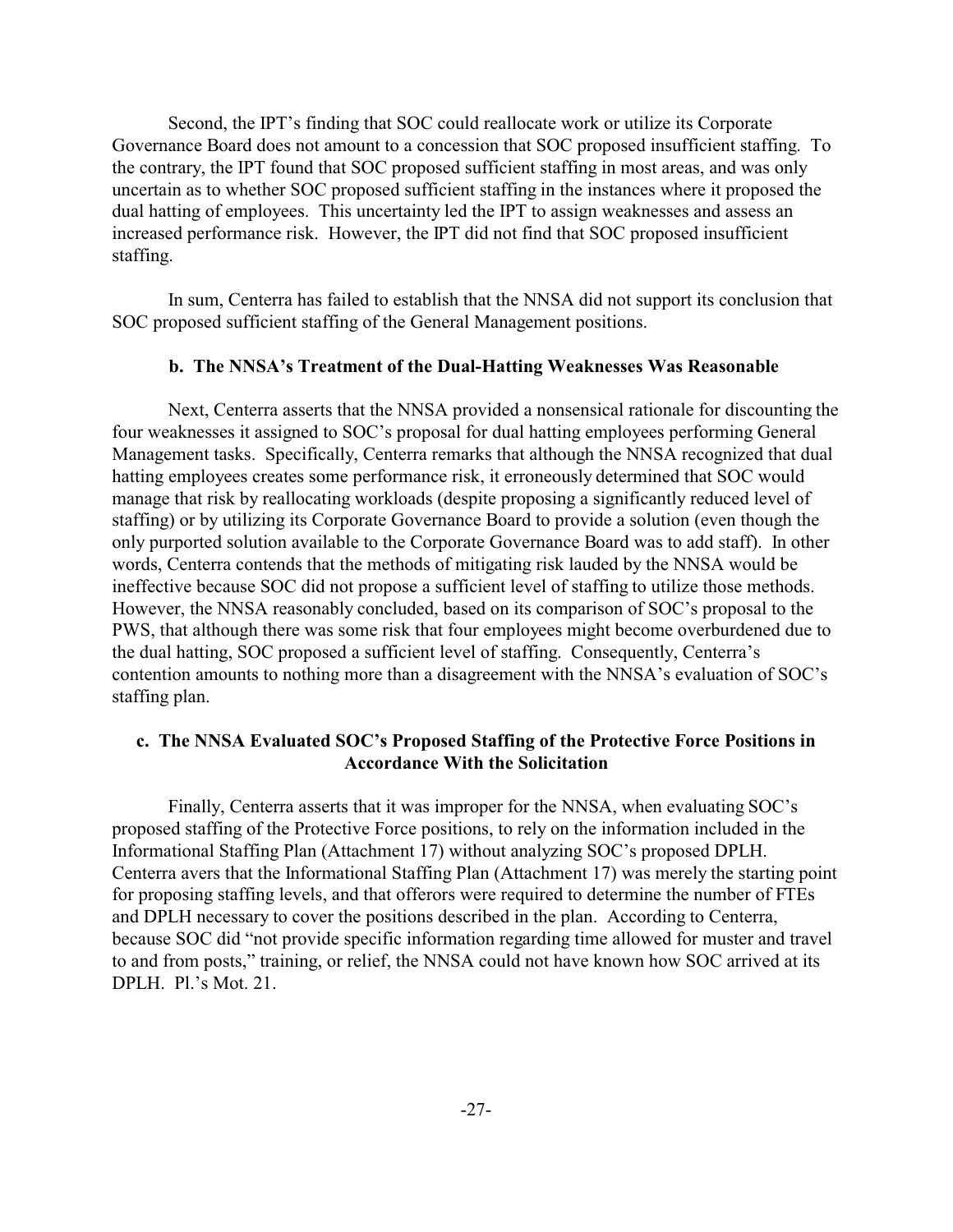It is apparent that Centerra is confounding the requirements for the technical proposals and the requirements for the price proposals. With respect to the staffing plan portion of the technical proposals, section L of the solicitation provided:

The Offeror shall describe the labor categories and job duties of all proposed labor categories to perform the work required by the entire PWS. The plan shall also identify the estimated quantity of proposed [FTE employees] allocated to each labor category for the basic period and for each option period as well as in a Staffing Plan Summary (see Attachment 11).

AR 1260. SOC complied with these requirements in the staffing plan section of its technical proposal. See id. at 2662 ("Figure 1.2.1-1 defines each position in SOC's organization, grouped by the labor categories provided in RFP attachment 11, and the job duties assigned to ensure successful completion of the entire PWS. Per the RFP, estimated FTEs for each labor category appear in this table as well as in the Staffing Plan Summary (Attachment 1-1)."), 2665 (setting forth the labor categories, job duties, and proposed FTEs for the Protective Force positions), 2686 (containing the portion of the Staffing Plan Summary (Attachment 11) applicable to the Protective Force positions). The information referenced by Centerra–time for muster, travel, training, and relief–was not required to be included in the staffing plan portion of the technical proposals. Rather, that information was to be included in the price proposals; specifically, the solicitation indicated that proposed prices were to include fully burdened labor rates and that offerors were to explain the basis for their proposed labor rates. Moreover, section M of the solicitation did not include any specific requirement that the NNSA analyze proposed DPLH when evaluating an offeror's staffing plan; all the NNSA was required to do was to "assess whether the Offeror . . . proposed a sufficient level of staffing and mix of skills throughout contract performance." Id. at 1260. In sum, NNSA's failure to analyze SOC's proposed DPLH when evaluating SOC's staffing plan was not error.

#### **d. Conclusion**

As discussed above, Centerra's challenges to the NNSA's evaluation of SOC's staffing plan under Criterion 1 lack merit. The NNSA's evaluation was not arbitrary, capricious, or inconsistent with the evaluation criteria.

## **3. The NNSA Properly Evaluated the Price Proposals**

Centerra next contends that the NNSA's evaluation of the price proposals was arbitrary, capricious, and inconsistent with the evaluation criteria in three respects. First, it claims that the IPT mischaracterized the reason for the difference in prices between the two proposals and that this mischaracterization was erroneously adopted by the SSA in his source selection decision. Second, it asserts that the NNSA did not properly assess the risk of SOC's decision [. . .] labor rates in the option years. Third, it argues that the NNSA should have found risk in SOC's low proposed rates of profit. Defendant and SOC dispute all of Centerra's contentions.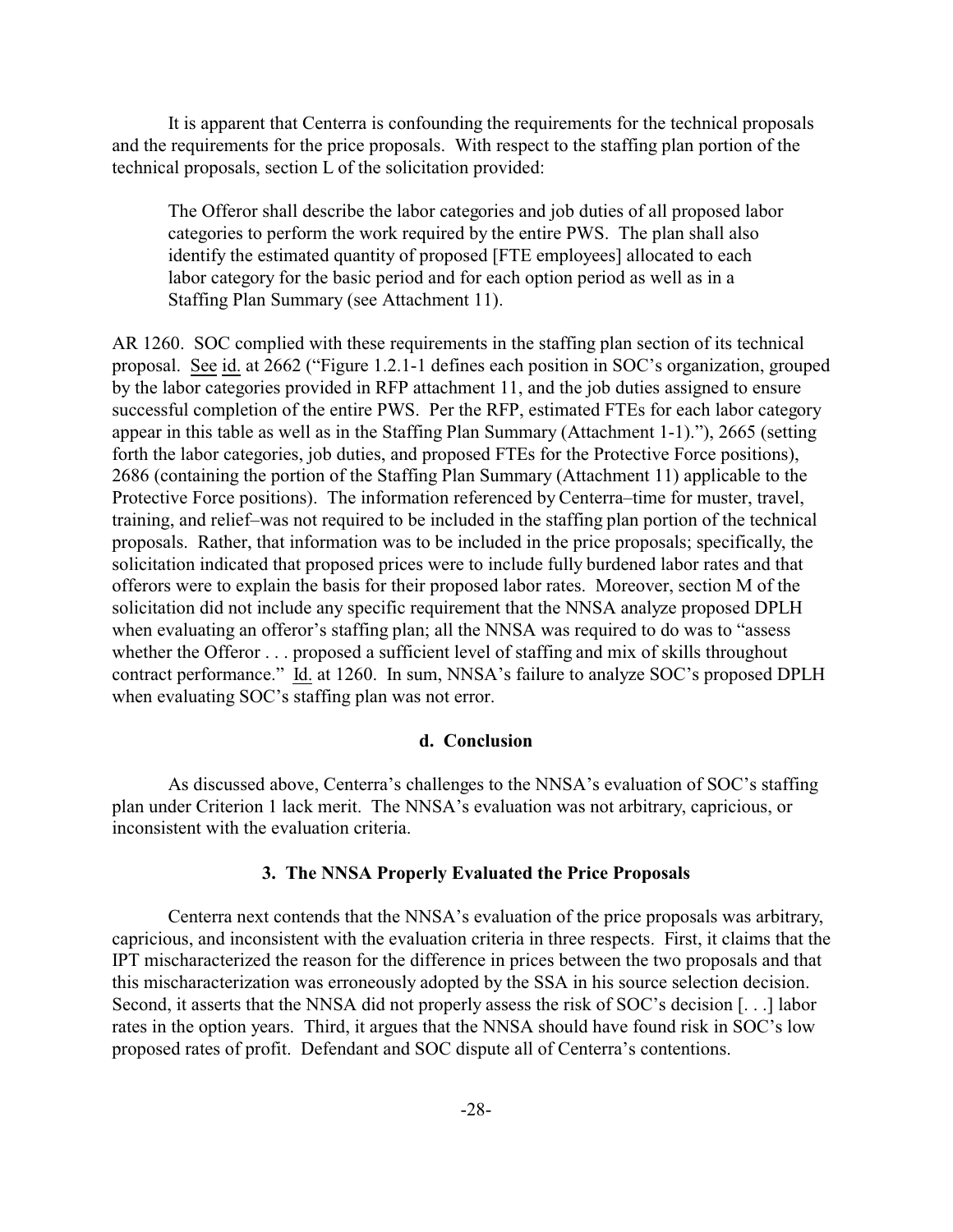With respect to its claim that the IPT mischaracterized the difference between the offerors' proposed prices, Centerra asserts that instead of characterizing "the overall price difference as being attributable [. . .]% to indirect cost differences and [. . .]% to profit differences," the IPT should have recognized that the overall price difference was attributable to Centerra's higher number of proposed DPLH, "reflective of a higher quality and lower risk proposal." Pl.'s Mot. 23. It further asserts that the IPT's purported mischaracterization of the overall price difference "distorted the tradeoff of technical merit versus price, making it appear that Centerra was not offering more value for its higher price." Id. As a result, Centerra contends, the IPT "misled the SSA." Id.; accord Pl.'s Resp. 13-14 (contending that the SSA failed to "document the difference in DPLH between the two proposals" and did "not address the staffing differences between the two proposals, whether in DPLH or FTEs"). Centerra's position cannot be sustained, for several reasons. First, contrary to Centerra's assertion, the IPT did note that Centerra's proposed labor hours contributed to its higher proposed price, commenting that Centerra proposed [. . .]% more General Management DPLH than SOC at a [. . .]% higher price, and that Centerra proposed [. . .]% more DPLH in the other areas than SOC at a [. . .]% higher price. Second, by not challenging the accuracy of the IPT's calculations, Centerra concedes that the IPT accurately described the price differences. Finally, Centerra's correlation of a higher proposed price with a higher quality proposal reflects, once again, its mistaken impression that SOC's staffing plan should be measured against existing staffing levels rather than against the requirements of the PWS. In short, the IPT did not mischaracterize the difference between the offerors' proposed prices. Consequently, the SSA could not have been misled by the IPT.

Centerra's other two contentions are equally unpersuasive. In support of its contention regarding SOC's decision [. . .] labor rates, Centerra asserts that the premise of SOC's assumption that employee turnover would result in cost savings sufficient to offset salary increases was that SOC would replace higher-paid, more-experienced employees with lowerpaid, less-experienced employees, and that having lower-paid, less-experienced employees was a performance risk not recognized by the IPT. And, in support of its contention regarding SOC's proposed rates of profit, Centerra asserts that SOC's low proposed rates would restrict SOC's ability to increase its General Management staffing (the firm-fixed-price portion of the contract) to the level necessary to perform the work required by the contract, creating a performance risk that was not recognized by the IPT. However, pursuant to section M of the solicitation, the IPT was only required to determine whether the offerors' proposed prices were reasonable and balanced. Centerra fails to explain how the purported performance risks rendered SOC's proposed price unreasonable or unbalanced. Indeed, to the extent that SOC's lower proposed price is indicative of a performance risk, the existence of such a performance risk does not automatically render SOC's proposed price unreasonable or unbalanced.

In sum, Centerra has not established that the NNSA's evaluation of the offerors' price proposals was arbitrary, capricious, or inconsistent with the evaluation criteria.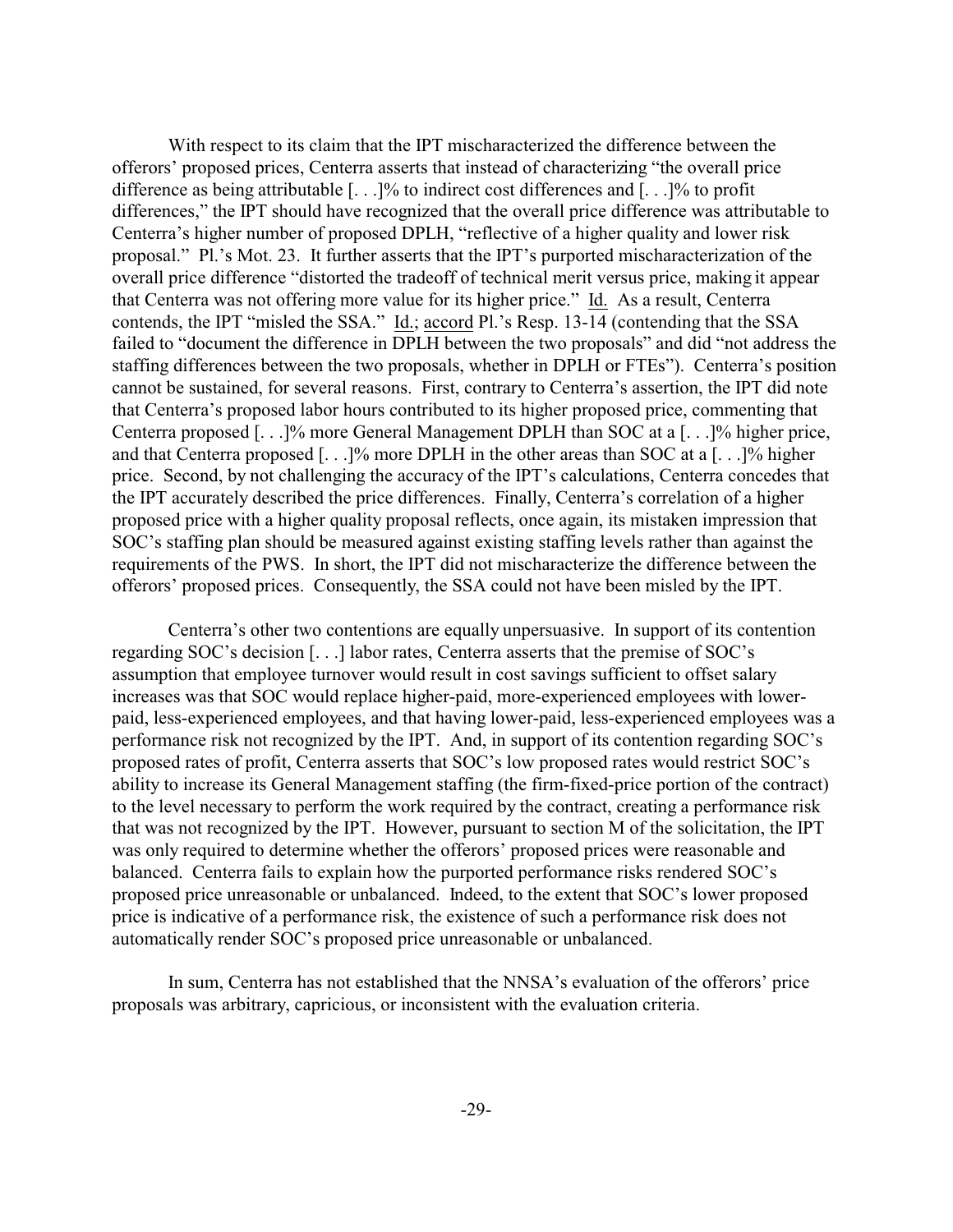#### **4. The SSA Properly Performed the Best Value Tradeoff**

Finally, Centerra contends that the SSA's tradeoff decision was arbitrary, capricious, and inconsistent with the award criteria in two respects. First, it asserts that because the NNSA erred in evaluating SOC's staffing plan and the price proposals, the SSA could not have conducted a proper tradeoff analysis. Second, it argues that the SSA did not properly weigh the evaluation criteria–giving too much weight to Criterion 4 (Price)–when conducting his tradeoff analysis. As suggested by defendant and SOC, Centerra's first contention is rendered moot because the court has found that the NNSA's evaluation of SOC's staffing plan and the price proposals was not arbitrary, capricious, or inconsistent with the evaluation criteria. Defendant and SOC also correctly contend that the SSA's weighing of the price and nonprice criteria was proper.

Under the FAR, a procuring agency must document its source selection decision, and that documentation must "include the rationale for any business judgments and tradeoffs made or relied on by the SSA, including benefits associated with additional costs." FAR 15.308 (2016). Even if a solicitation provides that technical evaluation criteria are more important than price, the "magnitude of the price differential" between two proposals remains relevant because "logic suggests that as that magnitude increases, the relative benefits yielded by the higher-priced offer must also increase." Serco Inc. v. United States, 81 Fed. Cl. 463, 497 (2008). "To conclude otherwise[] threatens to 'minimize[ ] the potential impact of price' and, in particular, to make 'a nominal technical advantage essentially determinative, irrespective of an overwhelming price premium.'" Id. (second alteration in the original) (quoting Coastal Sci. & Eng'g, Inc., 69 Comp. Gen. 66, 67 (1989)). Thus, when performing a tradeoff analysis, a procuring agency "must select a lower-priced, lower technically scored proposal if it reasonably decides that the premium associated with selecting the higher-rated proposal is unwarranted." Id. at 496; accord Blackwater Lodge & Training Ctr., Inc. v. United States, 86 Fed. Cl. 488, 514 (2009); Banknote Corp. of Am., 56 Fed. Cl. at 390.

In his tradeoff analysis, the SSA noted that Criterion 1 did not weigh in favor of either offeror and that although Centerra's proposal was more highly rated on Criteria 2 and 3, both offerors could successfully perform the contract. The SSA then recognized that the solicitation provided both that the nonprice factors, when combined, were "'significantly more important than price,'" and that the NNSA would "'not make an award at a price premium it considers disproportionate to the benefits associated with the evaluated superiority of one Technical Proposal over another.'" AR 3727 (quoting the solicitation). In light of the technical ratings, the offerors' proposed prices, and the pertinent solicitation provisions, the SSA concluded:

The price premium associated with Centerra's proposal is not justified by the evaluated superiority of Centerra in relation to Criteria 2 and 3. Under the most important non-price factor, Approach and Staffing Plan, both Centerra and SOC were evaluated to present similarly beneficial (though different) technical approaches and staffing plans. As such, should Centerra receive the award, the Government would be paying a 23% price premium for a slightly higher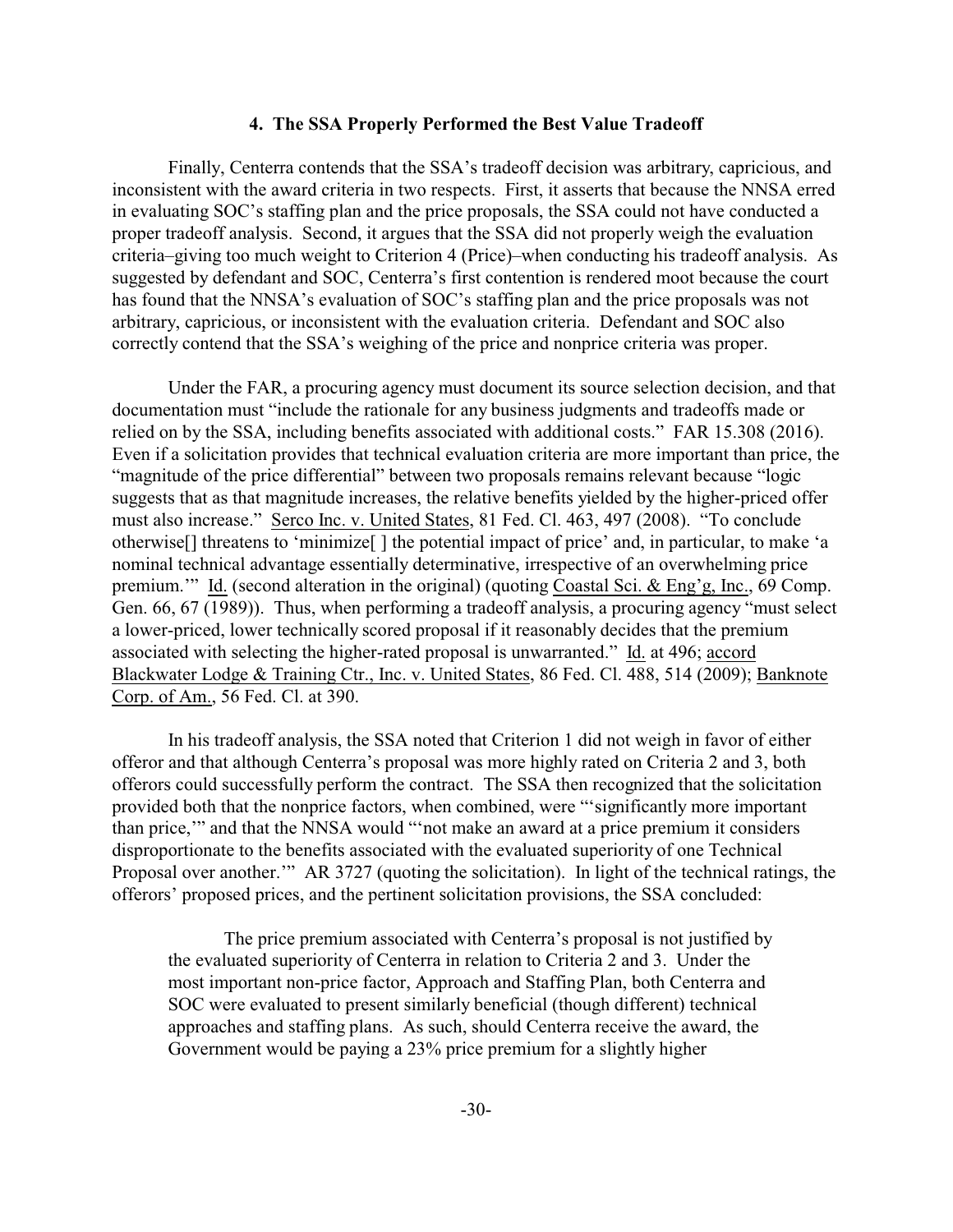probability of successful performance and a greater use of small businesses. Under no circumstances are these advantages worth the 23% price premium (or \$52 million over the potential contract performance period). Therefore, . . . it is not in the best interest of the Government, nor in line with the stated evaluation criteria for trade-off, to issue an award to Centerra at the proposed 23% price premium. As stated above, SOC's proposal demonstrated that it was more than capable of performing the work, and would, in my judgment, provide performance and benefits proportionate to its evaluated price.

Id. The SSA's conclusion is consistent with the evaluation criteria set forth in the solicitation; even though Price was the least important criterion, the SSA was well within his authority to determine that the magnitude of the price premium rendered the benefits provided by a more highly rated technical proposal insignificant. Accordingly, the SSA's tradeoff analysis was not arbitrary or capricious.

# **5. Centerra's Protest Fails on Its Merits**

Centerra has failed to establish that the NNSA's award of the protective force services contract to SOC was arbitrary, capricious, or contrary to law.<sup>11</sup> In other words, it has not succeeded on the merits of its claims. Therefore, the court need not address the remaining elements of Centerra's request for injunctive relief.

#### **III. CONCLUSION**

For the reasons set forth above, although Centerra has standing to protest the NNSA's award of the protective force services contract to SOC, its protest cannot be sustained on its merits. Thus, the court **DENIES** Centerra's motion for judgment on the administrative record, **GRANTS** defendant's cross-motion for judgment on the administrative record, and **GRANTS IN PART** and **DENIES IN PART** SOC's cross-motion for judgment on the administrative record. Centerra's complaint is **DISMISSED**. No costs. The clerk shall enter judgment accordingly.

The court has filed this ruling under seal. The parties shall confer to determine agreed-to proposed redactions. Then, by **no later than Friday, January 12, 2018**, the parties shall file a

<sup>&</sup>lt;sup>11</sup> Consequently, the court need not determine whether Centerra was prejudiced by the NNSA's evaluation of proposals or tradeoff analysis.